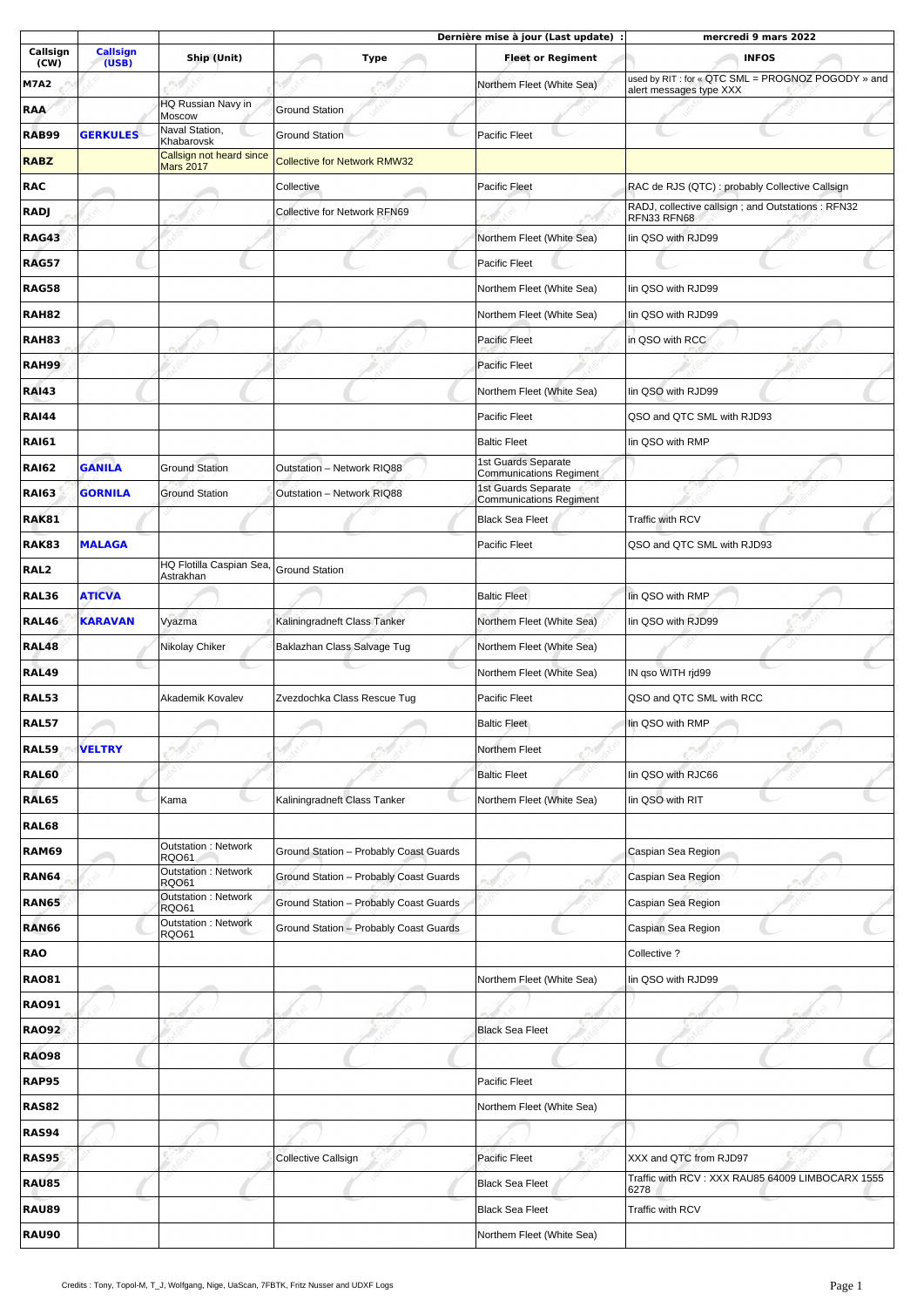|                  |                          |                                                |                                                          | Dernière mise à jour (Last update) : | mercredi 9 mars 2022                                                                     |
|------------------|--------------------------|------------------------------------------------|----------------------------------------------------------|--------------------------------------|------------------------------------------------------------------------------------------|
| Callsign<br>(CW) | <b>Callsign</b><br>(USB) | Ship (Unit)                                    | <b>Type</b>                                              | <b>Fleet or Regiment</b>             | <b>INFOS</b>                                                                             |
| <b>RAW86</b>     |                          | Callsign not heard since<br><b>Mars 2016</b>   | <b>Groud Station with RMW32</b>                          |                                      |                                                                                          |
| <b>RAY85</b>     |                          |                                                |                                                          | Northem Fleet (White Sea)            | lin QSO with RJD99                                                                       |
| <b>RAY95</b>     | <b>AVRAU</b>             | Igor Belousov                                  | <b>Class Submarine Rescur Ship</b>                       | <b>Baltic Fleet</b>                  |                                                                                          |
| <b>RAY96</b>     |                          |                                                |                                                          | <b>Baltic Fleet</b>                  |                                                                                          |
| <b>RBC89</b>     |                          |                                                |                                                          | Northem Fleet (White Sea)            |                                                                                          |
| <b>RBDE</b>      |                          | Flag Officer callsign BSF                      |                                                          | <b>Black Sea Fleet</b>               |                                                                                          |
| <b>RBE79</b>     |                          |                                                |                                                          | Northem Fleet (White Sea)            | lin QSO with RJD99                                                                       |
|                  |                          | Weather Warning Ionian                         |                                                          |                                      |                                                                                          |
| <b>RBE86</b>     |                          | Sea                                            | Collective                                               |                                      |                                                                                          |
| <b>RBE92</b>     |                          |                                                |                                                          | Northem Fleet (White Sea)            | in QSO with RJD56                                                                        |
| <b>RBE93</b>     |                          |                                                |                                                          | Northem Fleet (White Sea)            | in QSO with RJD56                                                                        |
| <b>RBE94</b>     |                          |                                                |                                                          | Northem Fleet (White Sea)            | in QSO with RJD99                                                                        |
| <b>RBE99</b>     |                          |                                                |                                                          | Northem Fleet (White Sea)            |                                                                                          |
| <b>RBEG</b>      | <b>JURNALIST</b>         | Kildin                                         | Moma Class AGI                                           | <b>Black Sea Fleet</b>               |                                                                                          |
| <b>RBEP</b>      |                          |                                                |                                                          | Caspian Flotilla                     |                                                                                          |
| <b>RBES</b>      | <b>ZABOR</b>             | Paradoks SB-921                                | Sliva Class Salvage Tug                                  | <b>Baltic Fleet</b>                  |                                                                                          |
| <b>RBEV</b>      |                          |                                                |                                                          | <b>Baltic Fleet</b>                  |                                                                                          |
| <b>RBFZ</b>      |                          |                                                |                                                          | Caspian Flotilla                     |                                                                                          |
| <b>RBGE</b>      |                          |                                                |                                                          | <b>Baltic Fleet</b>                  |                                                                                          |
| <b>RBGI</b>      |                          |                                                | Ground Station?                                          |                                      |                                                                                          |
| <b>RBGR</b>      |                          |                                                |                                                          | Caspian Flotilla                     |                                                                                          |
| <b>RBHG</b>      |                          |                                                |                                                          |                                      | Quoted in message transmitted by RIR2                                                    |
| <b>RBHM</b>      | <b>OBLIKOP</b>           |                                                | Class Survey/Research Ship                               | <b>Baltic Fleet</b>                  |                                                                                          |
| <b>RBHV</b>      |                          |                                                |                                                          | Northem Fleet (White Sea)            |                                                                                          |
| <b>RBI2</b>      |                          | <b>Ground Station</b>                          | SS de RAL2 Network 2                                     |                                      |                                                                                          |
| <b>RBIZ</b>      |                          | PM-138 Floating                                | Amur Class Floating Workshop                             | <b>Black Sea Fleet</b>               |                                                                                          |
|                  |                          | Workshop                                       |                                                          |                                      |                                                                                          |
| <b>RBL62</b>     |                          | <b>Ground Station</b>                          | SS de RAL2 Network 1                                     |                                      |                                                                                          |
| <b>RBL66</b>     |                          | <b>Ground Station</b>                          | SS de RAL2 Network 2                                     |                                      |                                                                                          |
| <b>RBL70</b>     |                          | <b>Ground Station</b>                          | SS de RAL2 Network 3                                     |                                      |                                                                                          |
| <b>RBL71</b>     |                          | <b>Ground Station</b>                          | SS de RAL2 Network 1                                     |                                      |                                                                                          |
| <b>RBL75</b>     |                          | <b>Ground Station</b>                          | SS de RAL2 Network 3                                     |                                      |                                                                                          |
| <b>RBL88</b>     |                          | <b>Ground Station</b>                          | Net Station for Network (old RMW network :<br>NET RMW32) |                                      | Network RBL88 (NET: RBL88 - Coll Callsign RADJ -<br>Outstations: RFN69 RFN77 RGR99 RBL90 |
| <b>RBL90</b>     |                          | <b>Ground Station</b>                          | <b>Outstations for Network RBL88</b>                     |                                      | Network RBL88 (NET: RBL88 - Coll Callsign RADJ -<br>Outstations: RFN69 RFN77 RGR99 RBL90 |
| RBL91            |                          | <b>Ground Station</b>                          | <b>NCS for Network</b>                                   |                                      | Outstations: RADJ, collective callsign; RFN72; RFN32;<br>RFN33; RFN68; RFN76; RFN77      |
| <b>RCB</b>       | <b>KRAKET</b>            | Naval Air                                      |                                                          |                                      |                                                                                          |
| <b>RCC</b>       | <b>DEKANAT</b>           | Naval Station,<br>Petropavlovsk<br>Kamchatskly |                                                          | <b>Pacific Fleet</b>                 |                                                                                          |
| <b>RCCK</b>      |                          |                                                |                                                          | Pacific Fleet                        | in QSO with RCC                                                                          |
| RCD54            |                          | Outstation : Network                           | Ground Station - Probably Coast Guards                   |                                      | Region Caspian Sea                                                                       |
| <b>RCD95</b>     |                          | <b>RQ061</b>                                   |                                                          | <b>Baltic Fleet</b>                  |                                                                                          |
| RCF7             |                          |                                                |                                                          | <b>Pacific Fleet</b>                 | in QSO with RCC                                                                          |
| <b>RCH84</b>     | <b>MONOLOG</b>           | Naval Air                                      |                                                          |                                      |                                                                                          |
|                  |                          |                                                |                                                          |                                      |                                                                                          |
| <b>RCH93</b>     |                          | Goryn Class Ocean Tug                          |                                                          |                                      |                                                                                          |
| <b>RCIG</b>      | <b>SEKUNDANT</b>         | 'SB-36"                                        | Goryn Class Ocean Tug                                    | <b>Black Sea Fleet</b>               |                                                                                          |
| <b>RCIV</b>      |                          | Saratov (150)                                  | Alligator Class Amphibious Landing Ship                  | <b>Black Sea Fleet</b>               |                                                                                          |
| <b>RCIZ</b>      | <b>KALKHIDA</b>          | Viktor Konetskiy                               | Sorum Class Ocean (Modified)                             | <b>Baltic Fleet</b>                  |                                                                                          |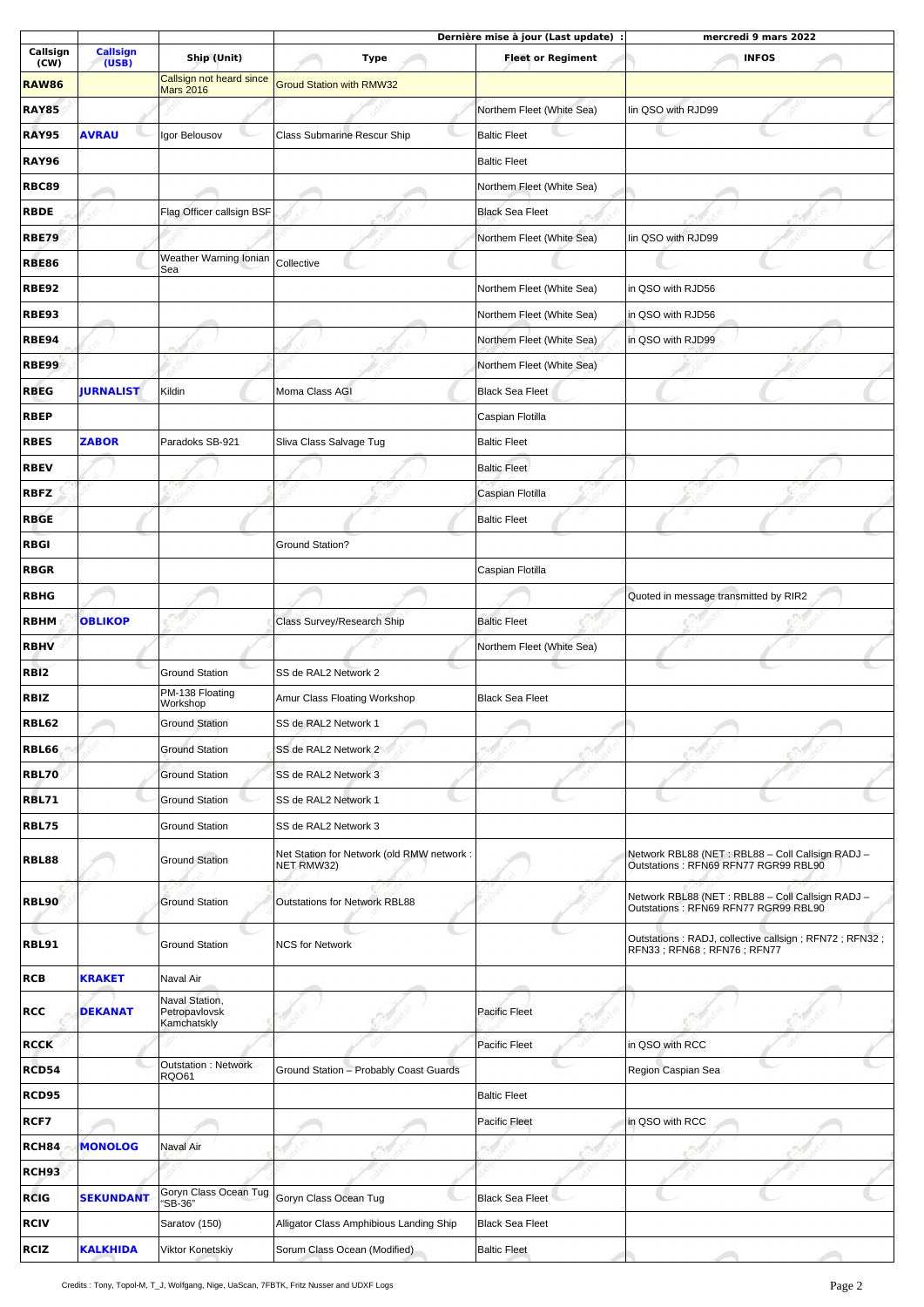|                  |                          |                                              |                                 | Dernière mise à jour (Last update) : | mercredi 9 mars 2022                                     |
|------------------|--------------------------|----------------------------------------------|---------------------------------|--------------------------------------|----------------------------------------------------------|
| Callsign<br>(CW) | <b>Callsign</b><br>(USB) | Ship (Unit)                                  | <b>Type</b>                     | <b>Fleet or Regiment</b>             | <b>INFOS</b>                                             |
| <b>RCJ20</b>     |                          |                                              |                                 |                                      |                                                          |
| RCJ36            |                          |                                              |                                 |                                      |                                                          |
| RCJ9             |                          |                                              |                                 |                                      |                                                          |
| RCJD             |                          |                                              |                                 | Northem Fleet (White Sea)            |                                                          |
| <b>RCJE</b>      | <b>BOYNISTA</b>          | $SB-5$                                       | Okhtensky Class Salvage Tug     | <b>Black Sea Fleet</b>               |                                                          |
| RCJG             | <b>NAGORYE</b>           | Ivan Bubnov                                  | Boris Chilikin Class Tanker     | <b>Black Sea Fleet</b>               |                                                          |
| <b>RCJO</b>      |                          |                                              | Survey/Rechearch?               | Caspian Flotilla                     | in QSO with RJD52                                        |
| RCK81            |                          |                                              |                                 | <b>Baltic Fleet</b>                  |                                                          |
| <b>RCKD</b>      |                          |                                              |                                 | Pacific Fleet                        | in contact with RJD97                                    |
| <b>RCKS</b>      |                          |                                              |                                 | Caspian Flotilla                     |                                                          |
| <b>RCP</b>       |                          | weamer warning<br>Northem Fleet (White       | Collective                      |                                      |                                                          |
| RCQ46            |                          | لدمك                                         |                                 | Northem Fleet (White Sea)            |                                                          |
| <b>RCQ47</b>     |                          |                                              |                                 | <b>Baltic Fleet</b>                  |                                                          |
| <b>RCQD</b>      |                          |                                              |                                 | Pacific Fleet                        | in contact with RJD93 and RCC                            |
| <b>RCQE</b>      |                          |                                              |                                 | Northem Fleet (White Sea)            |                                                          |
| <b>RCQG</b>      |                          |                                              |                                 | Northem Fleet (White Sea)            |                                                          |
|                  |                          |                                              |                                 |                                      |                                                          |
| <b>RCQK</b>      |                          |                                              |                                 | Caspian Flotilla                     | in QSO with RJD52                                        |
| <b>RCQZ</b>      |                          |                                              |                                 | Pacific Fleet                        | in contact with RJD93 and RCC                            |
| <b>RCR35</b>     |                          |                                              |                                 |                                      |                                                          |
| <b>RCRE</b>      | <b>GANTEL</b>            | Feodor Golovin                               | Vishnya ship                    | <b>Baltic Fleet</b>                  | in contact with RJC66                                    |
| <b>RCT88</b>     |                          | Black Sea Fleet HQ,                          |                                 | <b>Baltic Fleet</b>                  |                                                          |
| <b>RCV</b>       | <b>GVOZDIKA</b>          | Sevastopol                                   | <b>Ground Station</b>           | <b>Black Sea Fleet</b>               |                                                          |
| <b>RDC84</b>     |                          |                                              |                                 |                                      |                                                          |
| <b>RDD</b>       |                          |                                              |                                 | <b>Black Sea Fleet</b>               | XXX RDD 64998 NEOCEN ENNYJ 1670 1100 K                   |
| RDJ88            |                          |                                              |                                 | <b>Baltic Fleet</b>                  |                                                          |
| <b>RDK88</b>     |                          |                                              |                                 | <b>Black Sea Fleet</b>               | Traffic with RCV                                         |
| <b>RDK88</b>     |                          |                                              |                                 | <b>Black Sea Fleet</b>               | Traffic with RCV                                         |
| <b>RDK96</b>     |                          |                                              |                                 | <b>Baltic Fleet</b>                  |                                                          |
| <b>RDK96</b>     |                          |                                              | <b>Ground Station</b>           | <b>Baltic Fleet</b>                  |                                                          |
| <b>RDL</b>       |                          |                                              |                                 |                                      |                                                          |
| <b>RDND</b>      | <b>KARAVAN</b>           | Ground Station HQ                            | Ground Station HQ               | <b>Black Sea Fleet</b>               |                                                          |
| <b>RDNK</b>      |                          |                                              |                                 |                                      |                                                          |
| <b>RDO88</b>     |                          |                                              |                                 | Northem Fleet (White Sea)            | Traffic with RJD99                                       |
| <b>RDO91</b>     |                          |                                              | <b>Groud Station</b>            | <b>Baltic Fleet</b>                  |                                                          |
| <b>RDP85</b>     |                          |                                              | Poss Coll Callsign              |                                      | Traffic From RJD89 (QTC in Broascast)                    |
| <b>RDQ81</b>     |                          | Callsign not heard since<br><b>Mars 2017</b> | <b>Groud Station with RMW46</b> |                                      |                                                          |
| <b>RDQ92</b>     |                          |                                              |                                 | <b>Black Sea Fleet</b>               | Traffic with RCV: XXX RDQ92 76540 MULAT 9304 3208<br>ΙK. |
| <b>RDRZ</b>      |                          |                                              |                                 |                                      |                                                          |
| <b>RDU2</b>      |                          | <b>Ground Station</b>                        | SS de RAL2 Network 1            |                                      |                                                          |
| <b>REB95</b>     |                          |                                              |                                 | <b>Baltic Fleet</b>                  |                                                          |
| REC5             |                          |                                              | <b>Groud Station</b>            | <b>Baltic Fleet</b>                  |                                                          |
| REE5             | <b>VARSAW</b>            |                                              |                                 | Northem Fleet (White Sea)            |                                                          |
| <b>REG86</b>     |                          |                                              |                                 | Pacific Fleet                        | in contact with RCC                                      |
| <b>REG98</b>     |                          | NavyHydrographicServic                       | Ground Station                  |                                      |                                                          |
| REH85            |                          | e                                            |                                 |                                      |                                                          |
| REK <sub>6</sub> |                          |                                              |                                 | Pacific Fleet                        | in contact with RCC                                      |
|                  |                          |                                              |                                 |                                      |                                                          |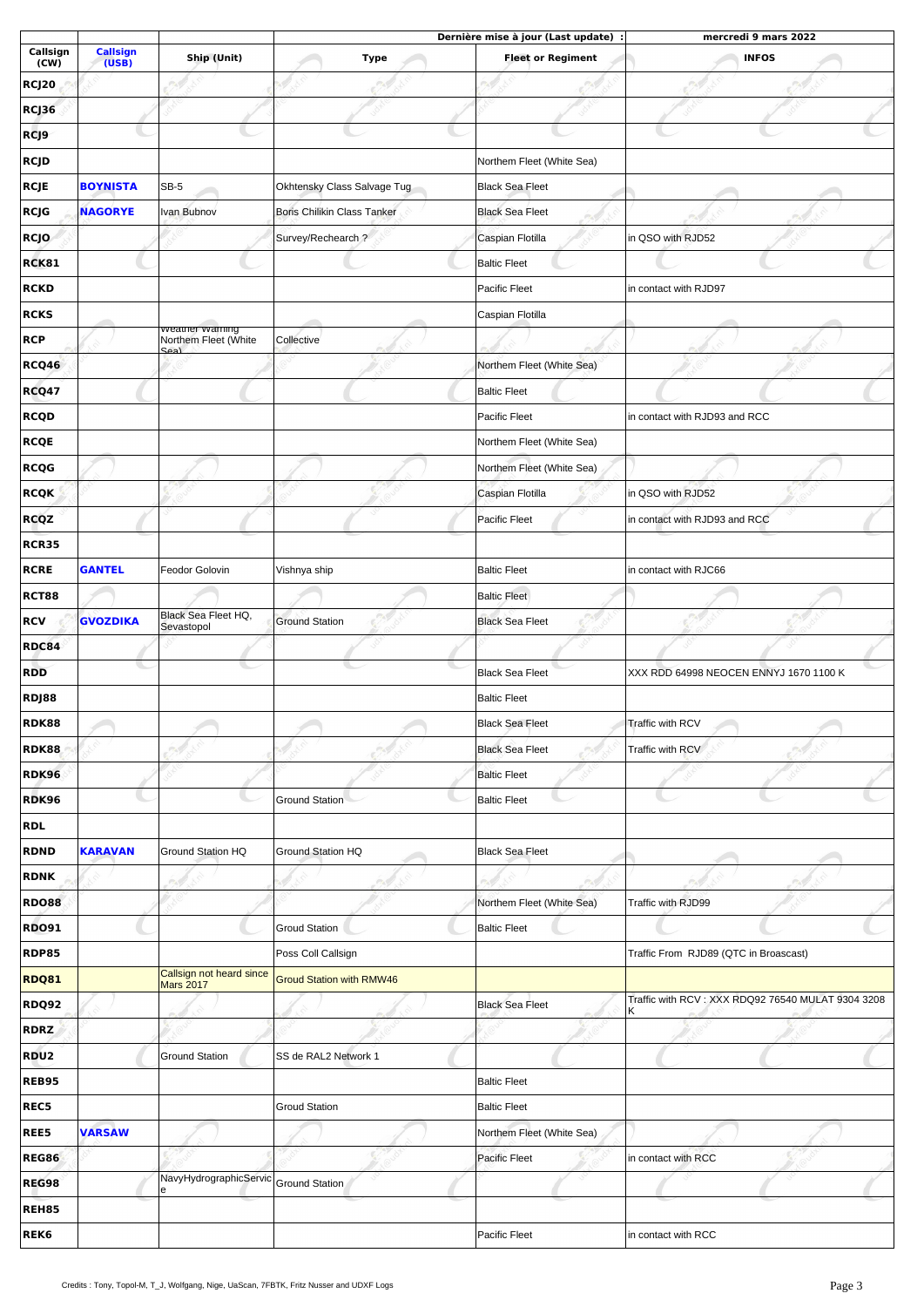|                  |                          |                                            |                                           | Dernière mise à jour (Last update) : | mercredi 9 mars 2022          |
|------------------|--------------------------|--------------------------------------------|-------------------------------------------|--------------------------------------|-------------------------------|
| Callsign<br>(CW) | <b>Callsign</b><br>(USB) | Ship (Unit)                                | <b>Type</b>                               | <b>Fleet or Regiment</b>             | <b>INFOS</b>                  |
| REL5             |                          | Russian Navy Research<br>Vessel 'Seliger'  |                                           | <b>Black Sea Fleet</b>               |                               |
| <b>REO</b>       |                          | <b>Weather Warning</b>                     | Collective                                | <b>Baltic Fleet</b>                  |                               |
| REO4             |                          | <b>BalticSea</b>                           | Groud Station - Outstation with RGR99 (ex |                                      |                               |
|                  |                          |                                            | RMW46)                                    |                                      |                               |
| RES4             |                          |                                            | Groud Station with RBL88                  |                                      |                               |
| <b>REW</b>       |                          |                                            | <b>Ground Station?</b>                    |                                      |                               |
| RFD77            |                          |                                            | <b>RMW Network</b>                        |                                      |                               |
| <b>RFE70</b>     |                          |                                            |                                           |                                      |                               |
| <b>RFE71</b>     |                          |                                            |                                           |                                      |                               |
| <b>RFE75</b>     |                          |                                            |                                           | Northem Fleet (White Sea)            |                               |
| <b>RFE76</b>     | <b>RUDNIK</b>            | Sibiriyakov                                | Sibiriyakov Class Survey / Research Ship  | <b>Baltic Fleet</b>                  | in contact with RJC66         |
| <b>RFE78</b>     |                          |                                            |                                           | <b>Pacific Fleet</b>                 |                               |
| <b>RFE79</b>     |                          | MB-119                                     | Project 02790 Tug                         | <b>Baltic Fleet</b>                  |                               |
| <b>RFF72</b>     |                          |                                            |                                           | <b>Black Sea Fleet</b>               |                               |
| <b>RFF73</b>     | <b>VETIK</b>             |                                            |                                           | <b>Baltic Fleet</b>                  | in QSO with RMP               |
|                  |                          | Steregushchiy II class                     |                                           |                                      |                               |
| <b>RFF74</b>     | <b>PIGMIENT</b>          | FFGHM "Gremyashchiy"<br>(337)              |                                           |                                      | In QSO with RIT               |
| <b>RFF78</b>     |                          |                                            |                                           | <b>Baltic Fleet</b>                  |                               |
| RFG94            | <b>PUELTRY</b>           |                                            |                                           | <b>Baltic Fleet</b>                  |                               |
| RFH <sub>2</sub> |                          | <b>Ground Station</b>                      | SS de RAL2 Network 1                      |                                      |                               |
| <b>RFH37</b>     |                          |                                            | Groud Station with RBL88                  |                                      |                               |
| <b>RFH39</b>     |                          | Callsign not heard since                   | <b>Groud Station with RMW32</b>           |                                      |                               |
| <b>RFH40</b>     |                          | september 2016<br>Callsign not heard since | <b>Groud Station with RMW32</b>           |                                      |                               |
|                  |                          | september 2016<br>Callsign not heard since |                                           |                                      |                               |
| <b>RFH41</b>     |                          | september 2016<br>Callsign not heard since | <b>Groud Station with RMW32</b>           |                                      |                               |
| <b>RFH42</b>     |                          | september 2016<br>Callsign not heard since | <b>Groud Station with RMW32</b>           |                                      |                               |
| <b>RFH43</b>     |                          | september 2016                             | <b>Groud Station with RMW32</b>           |                                      |                               |
| <b>RFH45</b>     |                          | Callsign not heard since<br>september 2016 | <b>Groud Station with RMW32</b>           |                                      |                               |
| <b>RFH46</b>     |                          | Callsign not heard since<br>september 2016 | <b>Groud Station with RMW46</b>           |                                      |                               |
| <b>RFH47</b>     |                          | Callsign not heard since<br>september 2016 | <b>Groud Station with RMW32</b>           |                                      |                               |
| <b>RFH49</b>     |                          | Callsign not heard since<br>september 2016 | <b>Groud Station with RMW32</b>           |                                      |                               |
| RFH61            | <b>AKTRISA</b>           | Perekop (310)                              | Smolny Class Training ship                | <b>Baltic Fleet</b>                  |                               |
| RFH62            |                          |                                            |                                           | Pacific Fleet                        | in contact with RCC           |
| RFH63            |                          |                                            |                                           | Northem Fleet                        | QTC from RIT                  |
| RFH69            |                          |                                            |                                           | <b>Pacific Fleet</b>                 | in contact with RJD97         |
| RFH70            | <b>ABORDAZH</b>          | Smetlivy (810)                             | Kashin Class Destroyer                    | <b>Black Sea Fleet</b>               |                               |
| RFH71            |                          | Novocherkassk (142)                        | Ropucha Class Amphibious Landing Ship     | <b>Black Sea Fleet</b>               |                               |
| <b>RFH72</b>     |                          |                                            |                                           | Pacific Fleet                        | in contact with RCC           |
| <b>RFH77</b>     |                          |                                            |                                           | <b>Black Sea Fleet</b>               |                               |
| RFH79            |                          |                                            |                                           |                                      |                               |
| RFH80            |                          |                                            |                                           | <b>Baltic Fleet</b>                  |                               |
|                  |                          |                                            |                                           |                                      |                               |
| RFH83            |                          |                                            |                                           | Pacific Fleet                        | in contact with RCC and RHQ76 |
| <b>RFI35</b>     |                          |                                            |                                           |                                      |                               |
| <b>RFI36</b>     |                          |                                            |                                           | Pacific Fleet                        | in contact with RJD97         |
| <b>RFI38</b>     |                          |                                            |                                           |                                      |                               |
| RFJ81            |                          |                                            |                                           | <b>Black Sea Fleet</b>               |                               |
| RFK76            | <b>MIMYY</b>             | Pytlivy '808)                              | Krivak II Class Frigate                   | <b>Black Sea Fleet</b>               |                               |
| RFK91            |                          |                                            |                                           | Pacific Fleet                        | in contact with RJS           |
| <b>RFK93</b>     |                          |                                            |                                           | Northem Fleet                        |                               |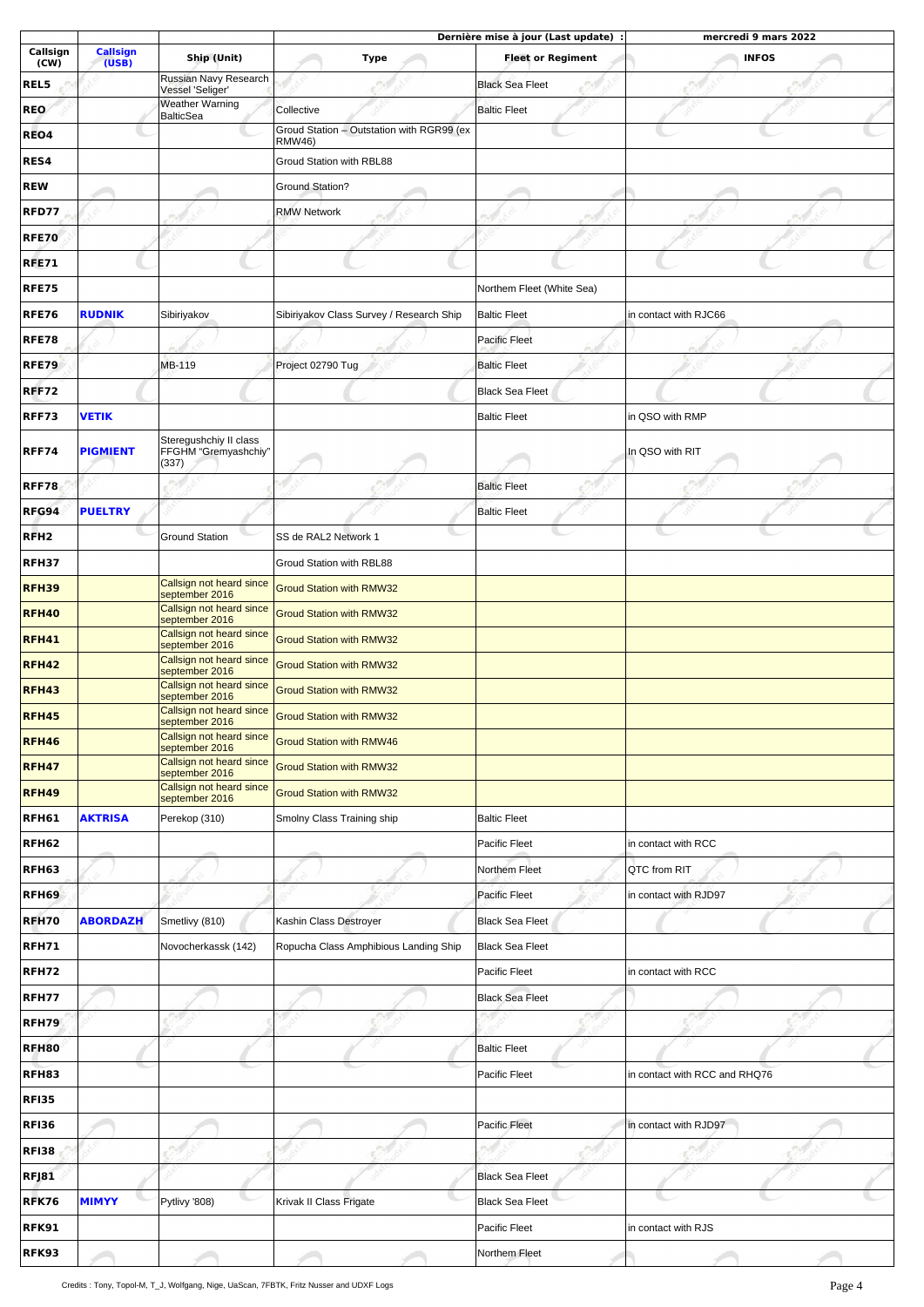|                  |                          |                                     | Dernière mise à jour (Last update) :                              |                           | mercredi 9 mars 2022                                                                     |  |  |
|------------------|--------------------------|-------------------------------------|-------------------------------------------------------------------|---------------------------|------------------------------------------------------------------------------------------|--|--|
| Callsign<br>(CW) | <b>Callsign</b><br>(USB) | Ship (Unit)                         | <b>Type</b>                                                       | <b>Fleet or Regiment</b>  | <b>INFOS</b>                                                                             |  |  |
| <b>RFK95</b>     | <b>BELUGA</b>            |                                     |                                                                   | <b>Baltic Fleet</b>       |                                                                                          |  |  |
| <b>RFK99</b>     | <b>BOKOAT</b>            | Steregushchiy (530)                 | Steregushchiy Class Corvette                                      | <b>Baltic Fleet</b>       |                                                                                          |  |  |
| <b>RFN31</b>     |                          |                                     | Groud Station with RFN33                                          |                           |                                                                                          |  |  |
| <b>RFN32</b>     |                          |                                     | Groud Station with RFN69                                          |                           |                                                                                          |  |  |
| <b>RFN33</b>     |                          |                                     |                                                                   |                           |                                                                                          |  |  |
|                  |                          |                                     | Groud Station with RFN69                                          |                           |                                                                                          |  |  |
| <b>RFN62</b>     |                          |                                     |                                                                   | <b>Baltic Fleet</b>       | in contact with RIT                                                                      |  |  |
| <b>RFN66</b>     | <b>PANCILOR</b>          |                                     | Groud Station with RFN33                                          |                           | in contact with RJC66                                                                    |  |  |
| RFN67            |                          |                                     | Groud Station with RFN33                                          |                           |                                                                                          |  |  |
| <b>RFN68</b>     |                          |                                     | Groud Station with RFN69                                          |                           |                                                                                          |  |  |
| <b>RFN69</b>     |                          |                                     | Groud Station with RBL88 and NET Station<br>for RFN32 RFN68 RFN33 |                           | Network RBL88 (NET: RBL88 - Coll Callsign RADJ -<br>Outstations: RFN69 RFN77 RGR99 RBL90 |  |  |
| <b>RFN72</b>     |                          |                                     | Groud Station with RFN33                                          |                           |                                                                                          |  |  |
| <b>RFN73</b>     |                          |                                     | Groud Station with RFN33                                          |                           |                                                                                          |  |  |
| <b>RFN74</b>     |                          |                                     | Groud Station with RFN33                                          |                           |                                                                                          |  |  |
| <b>RFN75</b>     |                          |                                     | Groud Station with RFN33                                          |                           |                                                                                          |  |  |
| <b>RFN76</b>     |                          |                                     | Groud Station with RFN33                                          |                           |                                                                                          |  |  |
| <b>RFN77</b>     |                          |                                     | Groud Station with RBL88                                          |                           | Network RBL88 (NET : RBL88 - Coll Callsign RADJ -                                        |  |  |
| <b>RFNG</b>      | <b>ANGURCHIK</b>         | Naval Radio                         |                                                                   |                           | Outstations: RFN69 RFN77 RGR99 RBL90                                                     |  |  |
|                  |                          |                                     |                                                                   |                           |                                                                                          |  |  |
| <b>RFNV</b>      |                          |                                     |                                                                   |                           |                                                                                          |  |  |
| RFP81            |                          |                                     |                                                                   |                           |                                                                                          |  |  |
| <b>RFQJ</b>      | ZADORNYJ                 | Naval Radio                         |                                                                   |                           |                                                                                          |  |  |
| <b>RFV82</b>     | <b>YOMKOR</b>            |                                     |                                                                   | <b>Baltic Fleet</b>       | in contact with RJC66                                                                    |  |  |
| <b>RFV99</b>     |                          |                                     |                                                                   | <b>Baltic Fleet</b>       |                                                                                          |  |  |
| <b>RFX41</b>     |                          |                                     |                                                                   | <b>Black Sea Fleet</b>    |                                                                                          |  |  |
| <b>RFX42</b>     | <b>GORCHI</b>            | Admiral Grigorovich<br>(494)        |                                                                   | <b>Black Sea Fleet</b>    |                                                                                          |  |  |
| <b>RFX52</b>     |                          |                                     |                                                                   | Pacific Fleet             | in contact with RJS                                                                      |  |  |
| <b>RFX55</b>     |                          |                                     |                                                                   | <b>Baltic Fleet</b>       |                                                                                          |  |  |
| <b>RFX56</b>     |                          | Amiral Panteleyev (548)             | <b>Udaloy Class Destroyer</b>                                     | Pacific Fleet             | in contact with RJS                                                                      |  |  |
| <b>RFY</b>       |                          | <b>Outstation: Network</b><br>RQO61 | Ground Station - Probably Coast Guards                            |                           | Region Caspian Sea                                                                       |  |  |
| <b>RGB55</b>     |                          |                                     |                                                                   | Northem Fleet             | in QSO with RIR2                                                                         |  |  |
| RGB56            |                          |                                     |                                                                   | Pacific Fleet             | in contact with RJD97                                                                    |  |  |
| <b>RGB57</b>     |                          |                                     |                                                                   |                           |                                                                                          |  |  |
|                  |                          |                                     |                                                                   |                           |                                                                                          |  |  |
| <b>RGB59</b>     | <b>MALBERT</b>           |                                     |                                                                   | <b>Baltic Fleet</b>       | in QSO with RMP                                                                          |  |  |
| <b>RGE</b>       | <b>VELBOT</b>            | Callsign not heard since            |                                                                   |                           |                                                                                          |  |  |
| RGF80            |                          | october 2016                        | <b>Groud Station with RMW32</b>                                   |                           |                                                                                          |  |  |
| RGG89            |                          |                                     |                                                                   | Pacific Fleet             |                                                                                          |  |  |
| RGH <sub>2</sub> |                          | <b>Ground Station</b>               | SS de RAL2 Network 2                                              |                           |                                                                                          |  |  |
| <b>RGH77</b>     |                          |                                     |                                                                   |                           |                                                                                          |  |  |
| RGK34            |                          |                                     |                                                                   | Pacific Fleet             | in QSO with RJS                                                                          |  |  |
| RGK37            |                          |                                     |                                                                   | Pacific Fleet             |                                                                                          |  |  |
| RGK39            |                          |                                     |                                                                   | <b>Black Sea Fleet</b>    |                                                                                          |  |  |
| RGK40            |                          |                                     |                                                                   |                           |                                                                                          |  |  |
| <b>RGK42</b>     |                          |                                     |                                                                   | Northem Fleet (White Sea) |                                                                                          |  |  |
| RGL80            |                          |                                     |                                                                   | Pacific Fleet             | in QSO with RJS                                                                          |  |  |
| RGL85            | <b>RUSHNIK</b>           |                                     |                                                                   | <b>Baltic Fleet</b>       |                                                                                          |  |  |
| RGL93            |                          |                                     |                                                                   | Northem Fleet (White Sea) |                                                                                          |  |  |
| RGL97            |                          |                                     |                                                                   |                           |                                                                                          |  |  |
|                  |                          |                                     |                                                                   |                           |                                                                                          |  |  |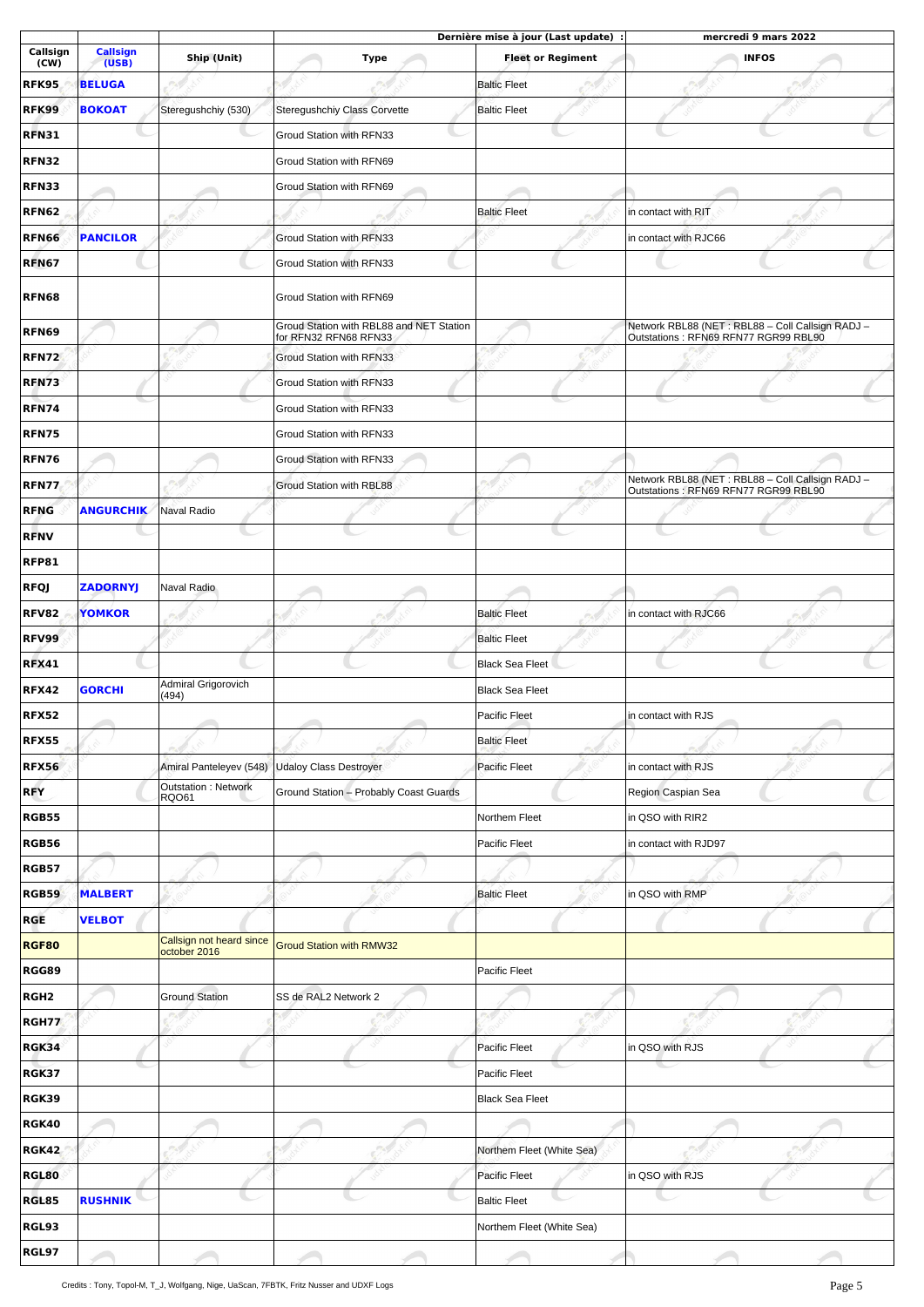|                  |                          |                                        |                                                                                                                     | Dernière mise à jour (Last update) : | mercredi 9 mars 2022                                                                                                       |
|------------------|--------------------------|----------------------------------------|---------------------------------------------------------------------------------------------------------------------|--------------------------------------|----------------------------------------------------------------------------------------------------------------------------|
| Callsign<br>(CW) | <b>Callsign</b><br>(USB) | Ship (Unit)                            | Type                                                                                                                | <b>Fleet or Regiment</b>             | <b>INFOS</b>                                                                                                               |
| <b>RGN66</b>     |                          | Dvinista-50                            | Cargo Ship                                                                                                          | <b>Black Sea Fleet</b>               |                                                                                                                            |
| <b>RGP64</b>     |                          |                                        | Collective Callsign : Network RGR99 (ex<br><b>RMW46)</b>                                                            |                                      |                                                                                                                            |
| <b>RGQ</b>       |                          |                                        |                                                                                                                     |                                      |                                                                                                                            |
| <b>RGQ60</b>     |                          |                                        |                                                                                                                     | <b>Black Sea Fleet</b>               |                                                                                                                            |
| <b>RGQ65</b>     |                          |                                        |                                                                                                                     |                                      |                                                                                                                            |
| <b>RGR34</b>     |                          |                                        |                                                                                                                     | <b>Pacific Fleet</b>                 | in QSO with RJS                                                                                                            |
|                  |                          |                                        |                                                                                                                     | Northem Fleet (White Sea)            |                                                                                                                            |
| <b>RGR35</b>     |                          | Vice amiral Kulakov                    | <b>Udaloy Class Destroyer</b>                                                                                       |                                      |                                                                                                                            |
| <b>RGR36</b>     |                          |                                        | Groud Station - Outstation with RGR99 (ex                                                                           | Northem Fleet (White Sea)            | in QSO with RIR2                                                                                                           |
| <b>RGR49</b>     |                          |                                        | <b>RMW46)</b>                                                                                                       |                                      |                                                                                                                            |
| <b>RGR67</b>     |                          |                                        |                                                                                                                     | Pacific Fleet                        | in QSO with RJD97                                                                                                          |
| <b>RGR70</b>     | TESMA                    |                                        |                                                                                                                     | Caspian Flotilla                     |                                                                                                                            |
| <b>RGR71</b>     |                          |                                        | Ropucha Class Amphibious Landing Ship                                                                               | <b>Baltic Fleet</b>                  |                                                                                                                            |
| <b>RGR74</b>     |                          |                                        |                                                                                                                     | Northem Fleet                        | in QSO with RIR2                                                                                                           |
| <b>RGR75</b>     |                          |                                        |                                                                                                                     | <b>Baltic Fleet</b>                  | in QSO with RJC66                                                                                                          |
| <b>RGR76</b>     |                          |                                        | RFS ALEKSANDR FROLOV mmsi<br>273542930                                                                              |                                      |                                                                                                                            |
| RGR77            | <b>MUDRYY</b>            | Severomorsk 619                        | <b>Udaloy Class Destroyer</b>                                                                                       | Northem Fleet                        |                                                                                                                            |
| <b>RGR78</b>     |                          |                                        |                                                                                                                     | <b>Pacific Fleet</b>                 | in QSO with RJS                                                                                                            |
| <b>RGR79</b>     | <b>BURYEVESTN</b><br>IΚ  | Admiral Grigorovich<br>(494)           | <b>Class FFGH</b>                                                                                                   | <b>Black Sea Fleet</b>               |                                                                                                                            |
| <b>RGR80</b>     |                          |                                        |                                                                                                                     |                                      |                                                                                                                            |
| <b>RGR87</b>     |                          |                                        | Groud Station - Outstation with RGR99 (ex<br>RMW46) and ALSO Outstation with RBL88<br>(ex RMW32)                    |                                      |                                                                                                                            |
| <b>RGR88</b>     |                          |                                        | Groud Station - Outstation with RGR99 (ex<br>RMW46) and ALSO Outstation with RBL88<br>(ex RMW32)                    |                                      |                                                                                                                            |
| <b>RGR89</b>     |                          |                                        | Groud Station - Outstation with RGR99 (ex<br>RMW46) and ALSO Outstation with RBL88<br>(ex RMW32)                    |                                      |                                                                                                                            |
| <b>RGR90</b>     |                          |                                        | Groud Station - Outstation with RGR99 (ex<br>RMW46) and ALSO Outstation with RBL88<br>(ex RMW32)                    |                                      |                                                                                                                            |
| RGR91            |                          |                                        | Groud Station - Outstation with RGR99 (ex<br>RMW46) and ALSO Outstation with RBL88<br>(ex RMW32)                    |                                      |                                                                                                                            |
| <b>RGR92</b>     |                          |                                        | Groud Station - Outstation with RGR99 (ex<br>RMW46) and ALSO Outstation with RBL88<br>(ex RMW32)                    |                                      |                                                                                                                            |
| <b>RGR93</b>     |                          |                                        | Groud Station - Outstation with RGR99 (ex<br>RMW46) and ALSO Outstation with RBL88<br>(ex RMW32)                    |                                      |                                                                                                                            |
| <b>RGR94</b>     |                          |                                        | Groud Station - Outstation with RGR99 (ex<br>RMW46) and ALSO Outstation with RBL88<br>(ex RMW32)                    |                                      |                                                                                                                            |
| <b>RGR95</b>     |                          |                                        | Groud Station - Outstation with RGR99 (ex<br>RMW46) and ALSO Outstation with RBL88<br>(ex RMW32)                    |                                      |                                                                                                                            |
| RGR96            |                          |                                        | Groud Station - Outstation with RGR99 (ex<br>RMW46) and ALSO Outstation with RBL88<br>(ex RMW32)                    |                                      |                                                                                                                            |
| RGR97            |                          |                                        | Groud Station - Outstation with RGR99 (ex<br>RMW46) and ALSO Outstation with RBL88                                  |                                      |                                                                                                                            |
| <b>RGR98</b>     |                          |                                        | <del>(SYoRd Watchn – outstation with RGR99</del> (ex<br>RMW46) and ALSO Outstation with RBL88<br>(ev <b>PMM/32)</b> |                                      |                                                                                                                            |
| <b>RGR99</b>     |                          |                                        | NCS - Network RGR (old RMW network :<br>NET RMW44)                                                                  |                                      | AISO OUISIALIOITTOT INELWOTK RBL88 (INET : RBL88 – COII<br>Callsign RADJ - Outstations: RFN69 RFN77 RGR99<br><b>DRI QO</b> |
| RGS5             |                          | Callsign not heard since<br>2016       | <b>Collective - Network RMW44</b>                                                                                   |                                      |                                                                                                                            |
| <b>RGS52</b>     | <b>PARUKT</b>            |                                        |                                                                                                                     | <b>Baltic Fleet</b>                  | in QSO with RJC66                                                                                                          |
| RGS54            |                          |                                        |                                                                                                                     | <b>Black Sea Fleet</b>               |                                                                                                                            |
| <b>RGS55</b>     |                          |                                        |                                                                                                                     | <b>Baltic Fleet</b>                  | in QSO with RJD69                                                                                                          |
| <b>RGS56</b>     |                          |                                        |                                                                                                                     | Pacific Fleet                        | in QSO with RCC                                                                                                            |
| <b>RGT36</b>     |                          | Callsign not heard since               | <b>Groud Station with RMW56</b>                                                                                     |                                      |                                                                                                                            |
| <b>RGT38</b>     |                          | april 2016<br>Callsign not heard since | <b>Groud Station with RMW46</b>                                                                                     |                                      |                                                                                                                            |
|                  |                          | april 2016<br>Callsign not heard since |                                                                                                                     |                                      |                                                                                                                            |
| <b>RGT48</b>     |                          | anril $2016$                           | Groud Station with RMW46/RMW56                                                                                      |                                      |                                                                                                                            |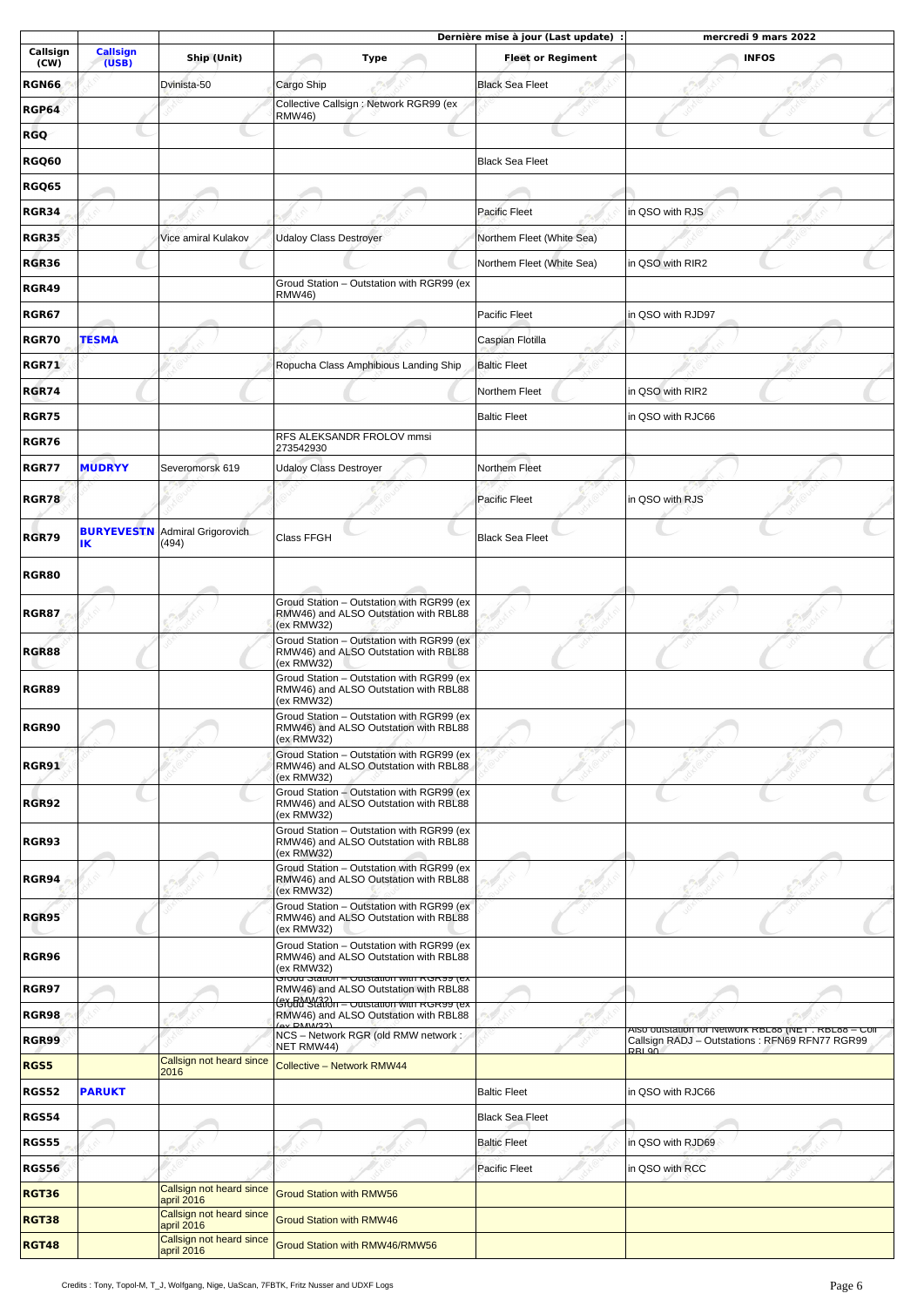|                  |                          |                                        |                                                                  | Dernière mise à jour (Last update) : |                     | mercredi 9 mars 2022 |  |
|------------------|--------------------------|----------------------------------------|------------------------------------------------------------------|--------------------------------------|---------------------|----------------------|--|
| Callsign<br>(CW) | <b>Callsign</b><br>(USB) | Ship (Unit)                            | <b>Type</b>                                                      | <b>Fleet or Regiment</b>             |                     | <b>INFOS</b>         |  |
| <b>RGT49</b>     |                          | Callsign not heard since<br>april 2016 | <b>Groud Station with RMW56</b>                                  |                                      |                     |                      |  |
| <b>RGT77</b>     |                          | <b>Strategic Nuclear Forces</b><br>HQ  | <b>Ground Station</b>                                            |                                      |                     |                      |  |
| RGV82            |                          |                                        |                                                                  | <b>Baltic Fleet</b>                  |                     |                      |  |
| <b>RGV85</b>     |                          |                                        |                                                                  | <b>Baltic Fleet</b>                  |                     |                      |  |
| <b>RGV87</b>     | <b>FOCUS</b>             |                                        |                                                                  | Caspian Flotilla                     |                     |                      |  |
| <b>RGX35</b>     |                          |                                        |                                                                  |                                      |                     |                      |  |
| <b>RGX56</b>     |                          |                                        |                                                                  |                                      |                     |                      |  |
| <b>RGX80</b>     | <b>KOMUNA</b>            |                                        |                                                                  | <b>Baltic Fleet</b>                  |                     |                      |  |
| <b>RGX82</b>     |                          |                                        |                                                                  | Caspian Flotilla                     |                     |                      |  |
| <b>RGX94</b>     |                          | Weather Warning                        | Collective                                                       | <b>Black Sea Fleet</b>               | Traffic with RCV    |                      |  |
|                  |                          | <b>French Waters</b>                   |                                                                  |                                      | Traffic with RCV    |                      |  |
| <b>RGX95</b>     |                          |                                        |                                                                  | <b>Black Sea Fleet</b>               |                     |                      |  |
| <b>RGX99</b>     |                          |                                        |                                                                  | <b>Black Sea Fleet</b>               | Traffic with RCV    |                      |  |
| <b>RGZ52</b>     |                          |                                        |                                                                  | <b>Baltic Fleet</b>                  | in QSO with RJC66   |                      |  |
| <b>RGZ53</b>     |                          |                                        |                                                                  | <b>Baltic Fleet</b>                  | in contact with RCC |                      |  |
| <b>RGZ57</b>     |                          |                                        |                                                                  | Pacific Fleet                        |                     |                      |  |
| <b>RGZ58</b>     | <b>BERGOST</b>           | Tsezar Kunikov (158)                   | Ropucha Class Amphibious Landing Ship                            | <b>Black Sea Fleet</b>               |                     |                      |  |
| <b>RGZ59</b>     | <b>BARONIK</b>           |                                        | Nikolay Filchenkov (152) Alligator Class Amphibious Landing Ship | <b>Black Sea Fleet</b>               |                     |                      |  |
| <b>RGZ80</b>     |                          |                                        |                                                                  |                                      |                     |                      |  |
| <b>RHA80</b>     |                          |                                        |                                                                  |                                      |                     |                      |  |
| <b>RHB81</b>     |                          |                                        |                                                                  | Pacific Fleet                        | in contact with RJS |                      |  |
| <b>RHC80</b>     |                          |                                        |                                                                  |                                      |                     |                      |  |
| <b>RHC84</b>     |                          | Eastern Sector HQ,<br>Vladivostok      | <b>Ground Station</b>                                            | <b>Black Sea Fleet</b>               |                     |                      |  |
| <b>RHC86</b>     | <b>YAVERKA</b>           | Stoikiy or Boikiy                      |                                                                  | <b>Baltic Fleet</b>                  |                     |                      |  |
| RHC93            |                          | Vladimir Gumanenko -<br>811            | Gorya Class Minehunter                                           | Northem Fleet                        |                     |                      |  |
| <b>RHE65</b>     |                          |                                        | <b>Ground Station?</b>                                           |                                      |                     |                      |  |
| <b>RHF40</b>     |                          |                                        |                                                                  | Northem Fleet (White Sea)            |                     |                      |  |
| RHF45            |                          |                                        |                                                                  | Northem Fleet                        |                     |                      |  |
| <b>RHI86</b>     |                          |                                        |                                                                  | Caspian Flotilla                     |                     |                      |  |
| <b>RHI99</b>     | <b>BALSAM</b>            | Alexander Shabalin<br>(110)            | Ropucha Class Amphibious Landing Ship                            | <b>Baltic Fleet</b>                  |                     |                      |  |
| <b>RHL80</b>     |                          | Kaliningrad (102)                      | Ropucha Class Amphibious Landing Ship                            | <b>Baltic Fleet</b>                  |                     |                      |  |
| RHL82            |                          |                                        |                                                                  | <b>Black Sea Fleet</b>               |                     |                      |  |
| RHM2             |                          | <b>Ground Station</b>                  | SS de RAL2 Network 1                                             |                                      |                     |                      |  |
| <b>RHM80</b>     | <b>YAZIK</b>             | Yauza                                  | Project 550 - Large Ice Cargo/Passenger<br>Ship                  | Northem Fleet                        |                     |                      |  |
| <b>RHM81</b>     | <b>BRUSNIKA</b>          | Korolev - 130                          | Ropucha Class Amphibious Landing Ship                            | <b>Baltic Fleet</b>                  |                     |                      |  |
| RHN85            | <b>LIRIK</b>             | $Minsk - 127$                          | Ropucha Class Amphibious Landing Ship                            | <b>Baltic Fleet</b>                  |                     |                      |  |
| <b>RHN88</b>     |                          |                                        |                                                                  | Northem Fleet (White Sea)            |                     |                      |  |
| <b>RHO62</b>     |                          | Amiral Vladimirskiy                    | Class Survey/Research Ship                                       | <b>Baltic Fleet</b>                  |                     |                      |  |
| <b>RHO63</b>     |                          |                                        |                                                                  | Pacific Fleet                        | QRR3 with RJD93     |                      |  |
| <b>RHP86</b>     |                          |                                        |                                                                  | Northem Fleet (White Sea)            |                     |                      |  |
| RHP88            |                          |                                        |                                                                  | <b>Black Sea Fleet</b>               | Traffic with RCV    |                      |  |
| RHQ <sub>2</sub> |                          | <b>Ground Station</b>                  | SS de RAL2 Network 2                                             |                                      |                     |                      |  |
| <b>RHQ33</b>     |                          | Priazove - SSV-201                     | Vishnya Class AGIM                                               | <b>Black Sea Fleet</b>               |                     |                      |  |
| RHQ76            |                          |                                        |                                                                  | Pacific Fleet                        | in contact with RJS |                      |  |
|                  |                          |                                        |                                                                  |                                      |                     |                      |  |
| <b>RHV42</b>     |                          | Yamal (156)                            | Ropucha Class Amphibious Landing Ship                            | <b>Black Sea Fleet</b>               |                     |                      |  |
| <b>RHV43</b>     |                          |                                        |                                                                  | Pacific Fleet                        | QRR3 with RJD97     |                      |  |
| RHV44            |                          |                                        |                                                                  | <b>Black Sea Fleet</b>               |                     |                      |  |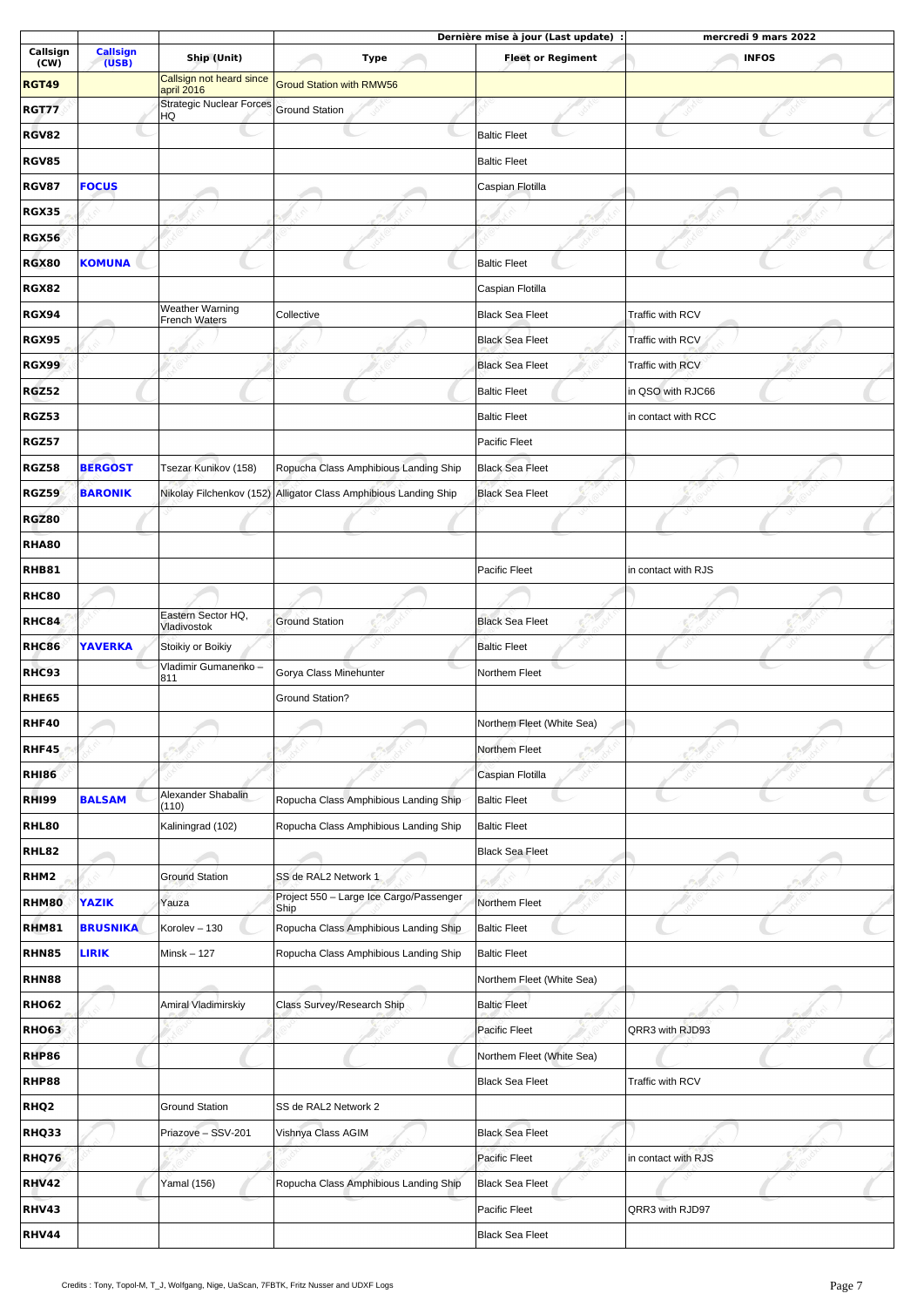|                  |                             |                                 | Dernière mise à jour (Last update) :   |                                                       | mercredi 9 mars 2022                       |  |
|------------------|-----------------------------|---------------------------------|----------------------------------------|-------------------------------------------------------|--------------------------------------------|--|
| Callsign<br>(CW) | <b>Callsign</b><br>(USB)    | Ship (Unit)                     | <b>Type</b>                            | <b>Fleet or Regiment</b>                              | <b>INFOS</b>                               |  |
| <b>RHV49</b>     |                             |                                 |                                        |                                                       |                                            |  |
| RHW <sub>2</sub> |                             |                                 |                                        |                                                       |                                            |  |
| RHW <sub>2</sub> |                             | <b>Ground Station</b>           | SS de RAL2 Network 1                   |                                                       |                                            |  |
| RHY47            | <b>ISKROVOY</b>             | Yaroslav Mudryy                 | Frigate                                | <b>Baltic Fleet</b>                                   |                                            |  |
| <b>RHY48</b>     |                             |                                 |                                        | Pacific Fleet                                         | QRR3 with RJD97                            |  |
| <b>RHY50</b>     |                             |                                 |                                        | <b>Baltic Fleet</b>                                   | in contact with RJE65                      |  |
| <b>RHY51</b>     |                             |                                 |                                        | Northem Fleet                                         |                                            |  |
| RHY69            |                             |                                 |                                        | Pacific Fleet                                         | QRR3 with RJD97                            |  |
| RHY73            |                             |                                 |                                        | Northem Fleet                                         |                                            |  |
| <b>RHY75</b>     |                             |                                 |                                        | Pacific Fleet                                         | in QSO with RJS                            |  |
| RIB <sub>2</sub> |                             | <b>Ground Station</b>           | SS de RAL2 Network 2                   |                                                       |                                            |  |
| <b>RIB80</b>     |                             |                                 |                                        | <b>Baltic Fleet</b>                                   |                                            |  |
| <b>RIC82</b>     |                             |                                 |                                        | <b>Baltic Fleet</b>                                   |                                            |  |
| <b>RIC87</b>     |                             | Black Sea Fleet HQ,             | Collective                             | <b>Black Sea Fleet</b>                                | prob Black Sea Fleet Meteorological Office |  |
| <b>RIE83</b>     | <b>EKSPERT</b>              | Sevastopol                      |                                        | Caspian Flotilla                                      |                                            |  |
| <b>RIE89</b>     | <b>LABORANT</b>             |                                 |                                        | <b>Baltic Fleet</b>                                   |                                            |  |
| RIF4             |                             | Navy Hydrographic               | <b>Ground Station</b>                  | <b>Baltic Fleet</b>                                   |                                            |  |
| <b>RIF74</b>     |                             | Service<br>Hydrographic Service | Ground Station                         |                                                       |                                            |  |
| <b>RIF92</b>     |                             |                                 |                                        | <b>Baltic Fleet</b>                                   | in QSO with RMAE                           |  |
| RIF94            | <b>SINTEZ</b>               |                                 |                                        |                                                       |                                            |  |
|                  |                             |                                 | <b>Ground Station</b>                  | Caspian Flotilla                                      |                                            |  |
| RII              |                             | <b>Outstation: Network</b>      |                                        | <b>Black Sea Fleet</b>                                | Traffic with RCV                           |  |
| <b>RIK</b>       |                             | <b>RQ061</b>                    | Ground Station - Probably Coast Guards |                                                       | Région Mer Caspienne                       |  |
| <b>RIM84</b>     |                             |                                 | <b>Groud Station</b>                   |                                                       | In QSO with RBL88                          |  |
| <b>RIO90</b>     | <b>TSIRK</b>                |                                 |                                        | <b>Black Sea Fleet</b>                                | Traffic with RCV                           |  |
| <b>RIO96</b>     |                             |                                 | <b>Groud Station</b>                   | <b>Baltic Fleet</b>                                   |                                            |  |
| <b>RIP30</b>     |                             |                                 |                                        | Weater                                                |                                            |  |
| <b>RIP81</b>     |                             |                                 |                                        |                                                       |                                            |  |
| <b>RIP83</b>     |                             |                                 |                                        | <b>Baltic Fleet</b>                                   |                                            |  |
| <b>RIP90</b>     |                             | WeatherWarning<br>TurkishWaters | Collective                             |                                                       |                                            |  |
| <b>RIP91</b>     |                             |                                 |                                        | Northem Fleet (White Sea)                             | in QSO with RIT                            |  |
| RIP93            |                             |                                 |                                        | Northem Fleet (White Sea)                             | in QSO with RJD99                          |  |
| <b>RIP95</b>     |                             |                                 |                                        |                                                       |                                            |  |
| RIQ83            |                             |                                 | <b>Ground Station</b>                  | <b>Baltic Fleet</b>                                   | in QSO with RMAE                           |  |
| <b>RIQ88</b>     | <b>GARANTIYA</b>            |                                 | <b>Ground Station</b>                  | 1st Guards Separate<br><b>Communications Regiment</b> | in QSO with RAI62 RAI63                    |  |
| RIQ97            | <b>RADIASAT</b>             |                                 |                                        | <b>Baltic Fleet</b>                                   | in QSO with RMP                            |  |
| RIR <sub>2</sub> | <b>PRIRODA</b>              | Naval Station, Polyarny         | <b>Ground Station</b>                  | Northem Fleet                                         | in QSO with RBHG                           |  |
| <b>RIR81</b>     |                             |                                 |                                        | <b>Black Sea Fleet</b>                                | Traffic with RCV                           |  |
| <b>RIR83</b>     |                             |                                 |                                        | <b>Black Sea Fleet</b>                                | Traffic with RCV                           |  |
| <b>RIR95</b>     |                             |                                 |                                        | Pacific Fleet                                         | in QSO with RJS                            |  |
| <b>RIR96</b>     | <b>MORYACHOK</b> Azov (151) |                                 | Ropucha Class Amphibious Landing Ship  | <b>Black Sea Fleet</b>                                | Traffic with RCV                           |  |
| <b>RIR97</b>     | <b>TRAMAVOY</b>             |                                 |                                        | <b>Baltic Fleet</b>                                   | Traffic with RJC66                         |  |
| <b>RIR98</b>     |                             | AR PM-56                        | Amur Class Floating Workshop           | <b>Black Sea Fleet</b>                                | Traffic with RCV                           |  |
| <b>RIR99</b>     |                             |                                 |                                        | <b>Black Sea Fleet</b>                                | Traffic with RCV                           |  |
| <b>RIS89</b>     | <b>YALEP</b>                |                                 |                                        | <b>Baltic Fleet</b>                                   | Traffic with RMP                           |  |
| RIS90            |                             |                                 |                                        | Pacific Fleet                                         | Traffic with RJD97                         |  |
| RIS93            |                             |                                 |                                        | Pacific Fleet                                         | Traffic with RJD97                         |  |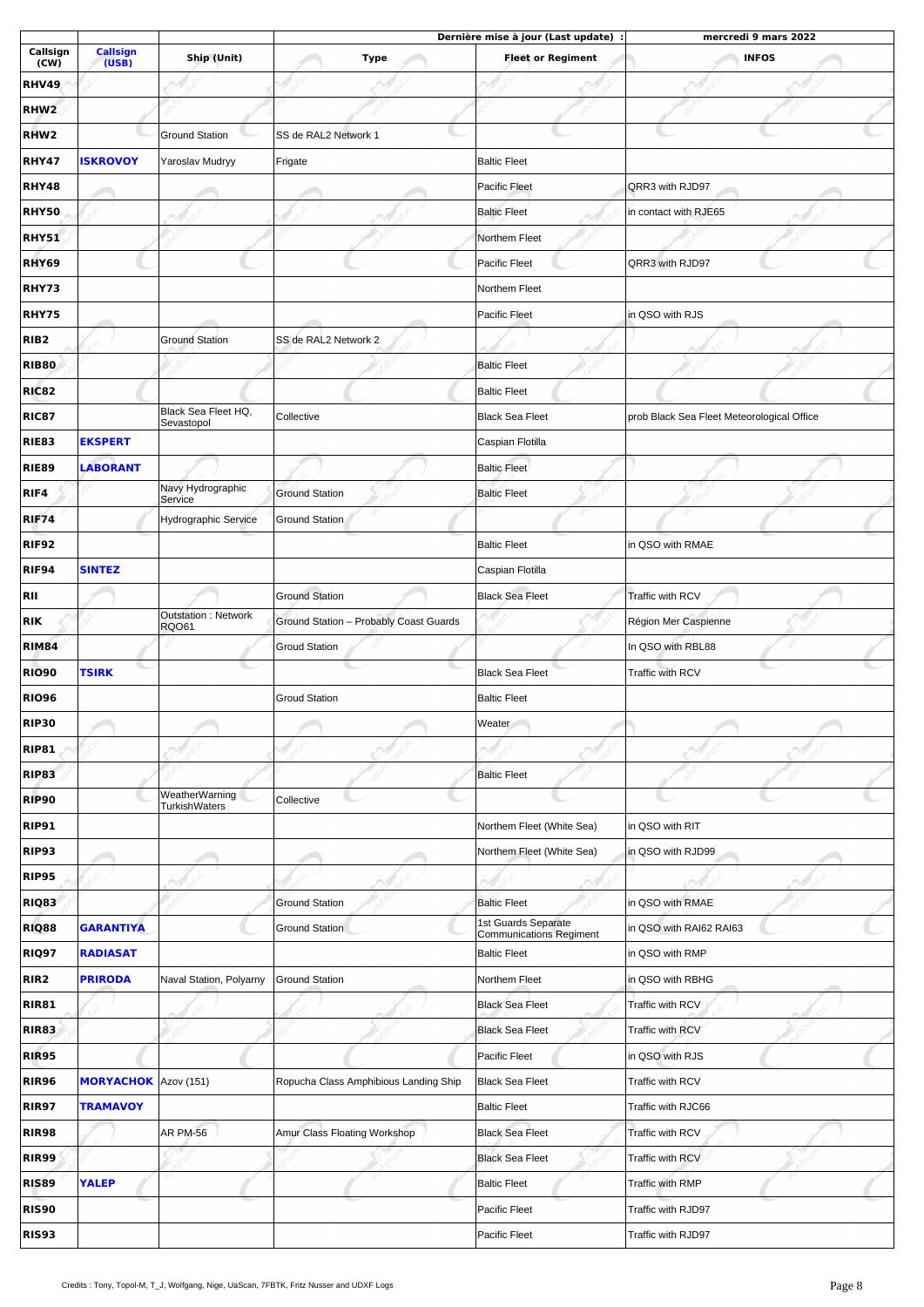|                   |                          |                                                   |                       | Dernière mise à jour (Last update) : | mercredi 9 mars 2022                         |
|-------------------|--------------------------|---------------------------------------------------|-----------------------|--------------------------------------|----------------------------------------------|
| Callsign<br>(CW)  | <b>Callsign</b><br>(USB) | Ship (Unit)                                       | <b>Type</b>           | <b>Fleet or Regiment</b>             | <b>INFOS</b>                                 |
| <b>RIS94</b>      | <b>MIST</b>              |                                                   |                       | <b>Black Sea Fleet</b>               | Traffic with RCV                             |
| <b>RIS96</b>      |                          |                                                   |                       |                                      | Traffic with RJH25 or RIW                    |
| RIT               | <b>WOLFRAM</b>           | Northem Fleet (White                              | <b>Ground Station</b> | Northem Fleet                        |                                              |
| <b>RIT81</b>      | <b>CHAFRAN</b>           | Sea) HQ, Severomorsk                              |                       | <b>Baltic Fleet</b>                  | Traffic with RMP                             |
| <b>RIW</b>        | <b>PROGRESS</b>          | <b>HQ Moscow</b>                                  | <b>Ground Station</b> |                                      |                                              |
| <b>RJB22</b>      |                          |                                                   |                       | <b>Pacific Fleet</b>                 | in QSO with RCC                              |
| RJC20             | <b>AGITAT</b>            | MB-31                                             | Sorum Class Ocean Tug | <b>Black Sea Fleet</b>               |                                              |
|                   |                          |                                                   |                       |                                      | Traffic with RCV                             |
| RJC21             |                          |                                                   |                       | <b>Black Sea Fleet</b>               |                                              |
| RJC23             |                          |                                                   |                       |                                      |                                              |
| RJC30             | <b>STROGHI</b>           |                                                   |                       | <b>Baltic Fleet</b>                  | Traffic with RJC66                           |
| RJC38             | <b>NOVATOR</b>           | Naval Air                                         |                       |                                      |                                              |
| RJC47             |                          |                                                   |                       | <b>Pacific Fleet</b>                 | in QSO with RCC                              |
| RJC48             | <b>NORKA</b>             | Naval Air                                         |                       |                                      |                                              |
| RJC60             | <b>JURIST</b>            | Vladivostok                                       | <b>Ground Station</b> | Pacific Fleet                        |                                              |
| RJC66             | <b>PARUS</b>             | Naval Station, St.<br>Petersburg                  | <b>Ground Station</b> | <b>Baltic Fleet</b>                  |                                              |
| RJD <sub>23</sub> |                          |                                                   | <b>Ground Station</b> |                                      | in QSO with RAA                              |
| RJD <sub>25</sub> |                          |                                                   |                       |                                      |                                              |
| RJD31             |                          |                                                   |                       | Caspian Flotilla                     | in QSO with RJD52                            |
| RJD38             |                          | Navy Hydrographic                                 | <b>Ground Station</b> | <b>Baltic Fleet</b>                  |                                              |
| <b>RJD52</b>      | <b>ZAZOR</b>             | Service<br>Naval Station, Caspiysk                | <b>Ground Station</b> | Caspian Flotilla                     |                                              |
| <b>RJD56</b>      | <b>FLYGER</b>            | Naval Station,                                    | <b>Ground Station</b> | Northem Fleet (White Sea)            |                                              |
| <b>RJD57</b>      | <b>SYCAMORE</b>          | Murmansk<br>Naval Station, Base de                | <b>Ground Station</b> | <b>Pacific Fleet</b>                 |                                              |
|                   | <b>ISKATEL</b>           | Tir                                               |                       |                                      |                                              |
| RJD69             |                          | Naval Station, Baltiysk<br>Baltic Fleet HQ,       | <b>Ground Station</b> | <b>Baltic Fleet</b>                  |                                              |
| RJD71             | <b>VESTNIK</b>           | Kaliningrad<br>Naval Station, Grmlikha            | <b>Ground Station</b> | <b>Baltic Fleet</b>                  |                                              |
| RJD80             | <b>SVETLANA</b>          | Naval Base                                        | <b>Ground Station</b> | Northem Fleet                        |                                              |
| RJD84             |                          |                                                   |                       | Northem Fleet                        |                                              |
| RJD85             | <b>SKAKUN</b>            | Naval Station,<br>Krondstadt                      | <b>Ground Station</b> | <b>Baltic Fleet</b>                  |                                              |
| RJD88             |                          | Naval Hydrographic<br>Service                     | <b>Ground Station</b> | Caspian Flotilla                     |                                              |
| RJD89             |                          | Naval Station,                                    | <b>Ground Station</b> | Northem Fleet                        |                                              |
| RJD90             |                          | Navy Hydrographic<br>Service                      | <b>Ground Station</b> | Northem Fleet (White Sea)            |                                              |
| RJD91             |                          |                                                   |                       |                                      |                                              |
| RJD93             | <b>FLEYTA</b>            | <b>Naval Station</b><br>Sovetskaya Gavan          | <b>Ground Station</b> | Pacific Fleet                        |                                              |
| RJD97             | <b>CHINARA</b>           | Naval Station, Strelok                            | <b>Ground Station</b> | <b>Pacific Fleet</b>                 |                                              |
| RJD99             | <b>SVETOK</b>            | Naval Station,<br>Severodvinsk                    | <b>Ground Station</b> | Northem Fleet (White Sea)            |                                              |
| <b>RJE56</b>      | <b>SOKOL-2</b>           | Naval StationMurmansk                             | <b>Ground Station</b> |                                      |                                              |
| <b>RJE57</b>      |                          | Naval Station, Base de                            | <b>Ground Station</b> |                                      |                                              |
| <b>RJE60</b>      |                          | Tir<br>Navy Hydrographic                          |                       |                                      |                                              |
| <b>RJE63</b>      |                          | Service                                           |                       |                                      |                                              |
| <b>RJE65</b>      | <b>TOPOLX</b>            | <b>Naval Station</b>                              | <b>Ground Station</b> | <b>Black Sea Fleet</b>               | 89th Coastal Defense Separate Communications |
|                   |                          | Novorossiysk                                      |                       |                                      | Regiment, Sevastopol                         |
| <b>RJE67</b>      |                          | Naval Station, Strelok<br>Navy Hydrographic       | <b>Ground Station</b> | Pacific Fleet                        |                                              |
| RJE69             |                          | Service                                           | <b>Ground Station</b> |                                      |                                              |
| <b>RJE71</b>      |                          |                                                   | <b>Ground Station</b> |                                      |                                              |
| <b>RJE72</b>      |                          | Navy Hydrographic<br>Service<br>Navy Hydrographic | <b>Ground Station</b> |                                      |                                              |
| RJE73             |                          | Service (GSVMF),<br>Med/Black Sea                 | <b>Ground Station</b> | <b>Black Sea Fleet</b>               |                                              |
| <b>RJE75</b>      |                          |                                                   |                       |                                      |                                              |
| <b>RJE91</b>      |                          |                                                   |                       | <b>Black Sea Fleet</b>               | Traffic with RCV                             |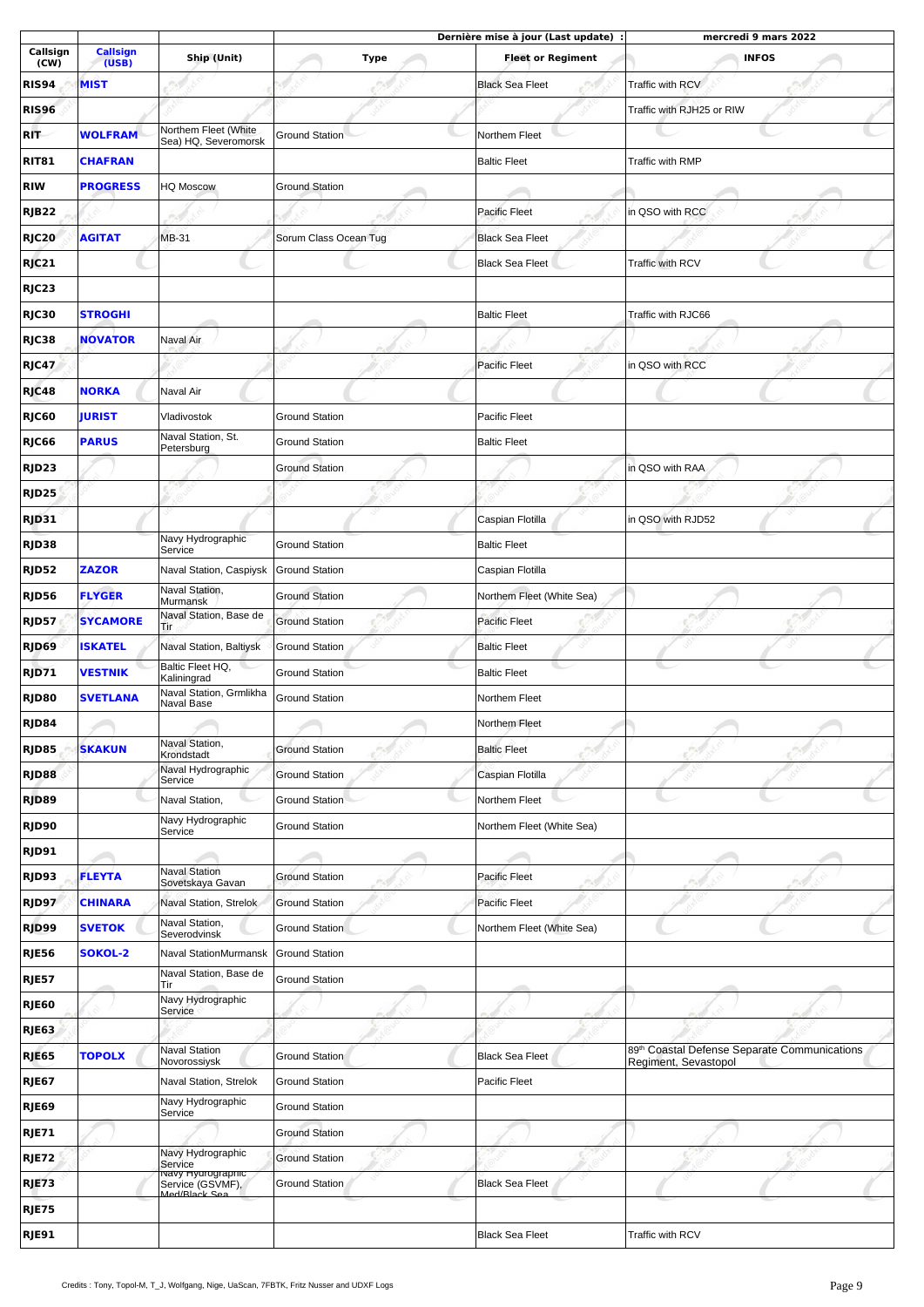|                   |                          |                                                       |                                 |             |                           | Dernière mise à jour (Last update) : |                           | mercredi 9 mars 2022 |  |
|-------------------|--------------------------|-------------------------------------------------------|---------------------------------|-------------|---------------------------|--------------------------------------|---------------------------|----------------------|--|
| Callsign<br>(CW)  | <b>Callsign</b><br>(USB) | Ship (Unit)                                           |                                 | <b>Type</b> |                           | <b>Fleet or Regiment</b>             |                           | <b>INFOS</b>         |  |
| <b>RJE96</b>      | <b>ZABOVA</b>            |                                                       |                                 |             | <b>Baltic Fleet</b>       |                                      |                           |                      |  |
| <b>RJF41</b>      |                          | Navy Hydrographic<br>Service                          | <b>Ground Station</b>           |             |                           |                                      |                           |                      |  |
| RJF72             |                          | Callsign not heard since<br>april 2016                | <b>Groud Station with RMW32</b> |             |                           |                                      |                           |                      |  |
| <b>RJF81</b>      |                          | Navy Hydrographic                                     | <b>Ground Station</b>           |             |                           |                                      |                           |                      |  |
| RJF94             | <b>PRIBOJ</b>            | Service<br>Naval Air                                  |                                 |             |                           |                                      |                           |                      |  |
| RJF95             |                          | Naval Air                                             |                                 |             |                           |                                      |                           |                      |  |
| RJF96             | <b>BRIGADA</b>           | Naval Air                                             |                                 |             |                           |                                      |                           |                      |  |
|                   |                          |                                                       |                                 |             |                           |                                      |                           |                      |  |
| RJF99             | <b>KAKTUS or</b>         |                                                       |                                 |             |                           |                                      |                           |                      |  |
| RJH <sub>25</sub> | <b>Sibiräk</b>           | RX/TX site, Kyrgyzstan                                | <b>Ground Station</b>           |             |                           |                                      | Indian Ocean coverage     |                      |  |
| RJH <sub>27</sub> |                          |                                                       |                                 |             | <b>Baltic Fleet</b>       |                                      |                           |                      |  |
| RJH41             | <b>KAVUK</b>             | <mark>navy <del>ri</del>yarograpmc</mark>             |                                 |             | <b>Baltic Fleet</b>       |                                      |                           |                      |  |
| RJH45             |                          | Service (GSVMF),<br>MOSCOW<br>Station Navale, Caspian | <b>Ground Station</b>           |             |                           |                                      |                           |                      |  |
| RJH46             |                          | Flotilla                                              | Ground Station                  |             | Caspian Flotilla          |                                      |                           |                      |  |
| RJH48             |                          | Navy Hydrographic<br>Service                          | <b>Ground Station</b>           |             |                           |                                      |                           |                      |  |
| <b>RJH57</b>      | <b>WOLFRAM</b>           |                                                       |                                 |             |                           |                                      |                           |                      |  |
| <b>RJH63</b>      | <b>GERAKL</b>            | Station Navale,<br>Krasnodar                          | <b>Ground Station</b>           |             | <b>Black Sea Fleet</b>    |                                      |                           |                      |  |
| <b>RJH66</b>      | <b>PROMETEY</b>          | Station Navale, Bishkek                               | <b>Ground Station</b>           |             |                           |                                      |                           |                      |  |
| RJH69             | <b>ANTEY</b>             | Station Navale,<br>Molodechno                         | Ground Station                  |             |                           |                                      |                           |                      |  |
| RJH74             |                          | Navy Hydrographic<br>Service, Barents Sea             | <b>Ground Station</b>           |             | Northem Fleet             |                                      |                           |                      |  |
| RJH77             | <b>ATLANT</b>            | Station Navale,<br>Arkhangelsk                        | <b>Ground Station</b>           |             | Northem Fleet             |                                      |                           |                      |  |
| RJH84             |                          |                                                       |                                 |             | <b>Baltic Fleet</b>       |                                      |                           |                      |  |
| RJH85             |                          |                                                       |                                 |             | Caspian Flotilla          |                                      |                           |                      |  |
| RJH90             |                          |                                                       | <b>Ground Station</b>           |             |                           |                                      | In QSO with RAA           |                      |  |
| <b>RJH99</b>      | <b>GOLIAT</b>            |                                                       |                                 |             |                           |                                      |                           |                      |  |
| <b>RJI20</b>      |                          |                                                       |                                 |             | Pacific Fleet             |                                      |                           |                      |  |
| <b>RJI24</b>      |                          |                                                       |                                 |             | <b>Pacific Fleet</b>      |                                      |                           |                      |  |
| <b>RJI26</b>      |                          |                                                       |                                 |             | <b>Baltic Fleet</b>       |                                      |                           |                      |  |
| <b>RJI27</b>      |                          |                                                       |                                 |             | Pacific Fleet             |                                      | in QSO with RCC           |                      |  |
| <b>RJ128</b>      |                          |                                                       |                                 |             | Pacific Fleet             |                                      | in QSO with RJS           |                      |  |
| <b>RJI30</b>      |                          |                                                       |                                 |             |                           |                                      |                           |                      |  |
| <b>RJI34</b>      |                          |                                                       |                                 |             | Pacific Fleet             |                                      | in QSO with RCC           |                      |  |
| <b>RJI35</b>      |                          |                                                       |                                 |             | <b>Pacific Fleet</b>      |                                      | in QSO with RCC and RJD93 |                      |  |
| <b>RJ137</b>      |                          |                                                       |                                 |             |                           |                                      |                           |                      |  |
|                   |                          |                                                       |                                 |             | Pacific Fleet             |                                      | in QSO with RCC           |                      |  |
| <b>RJI39</b>      |                          |                                                       |                                 |             |                           |                                      |                           |                      |  |
| <b>RJ140</b>      |                          |                                                       |                                 |             | Pacific Fleet             |                                      | in QSO with RCC           |                      |  |
| <b>RJ148</b>      | <b>BRILLIANT</b>         | SB-739                                                | Porject 22870 Rescue Tug        |             | <b>Black Sea Fleet</b>    |                                      |                           |                      |  |
| <b>RJI50</b>      |                          |                                                       |                                 |             |                           |                                      |                           |                      |  |
| <b>RJI51</b>      | <b>KRICHEVOY</b>         | $KIL-1$                                               | Sura Class Buoy Tender          |             | <b>Baltic Fleet</b>       |                                      |                           |                      |  |
| <b>RJ152</b>      | <b>LIMOZINE</b>          |                                                       |                                 |             | <b>Baltic Fleet</b>       |                                      |                           |                      |  |
| <b>RJ154</b>      |                          |                                                       |                                 |             | Pacific Fleet             |                                      | in QSO with RCC           |                      |  |
| <b>RJI55</b>      |                          |                                                       |                                 |             | Pacific Fleet             |                                      | in QSO with RCC           |                      |  |
| <b>RJI57</b>      |                          |                                                       |                                 |             | <b>Baltic Fleet</b>       |                                      |                           |                      |  |
| <b>RJI58</b>      |                          |                                                       |                                 |             | <b>Baltic Fleet</b>       |                                      |                           |                      |  |
| <b>RJ160</b>      |                          |                                                       |                                 |             | Pacific Fleet             |                                      | in QSO with RCC           |                      |  |
| <b>RJ163</b>      |                          |                                                       |                                 |             | Northem Fleet (White Sea) |                                      |                           |                      |  |
| RJI69             |                          |                                                       |                                 |             |                           |                                      |                           |                      |  |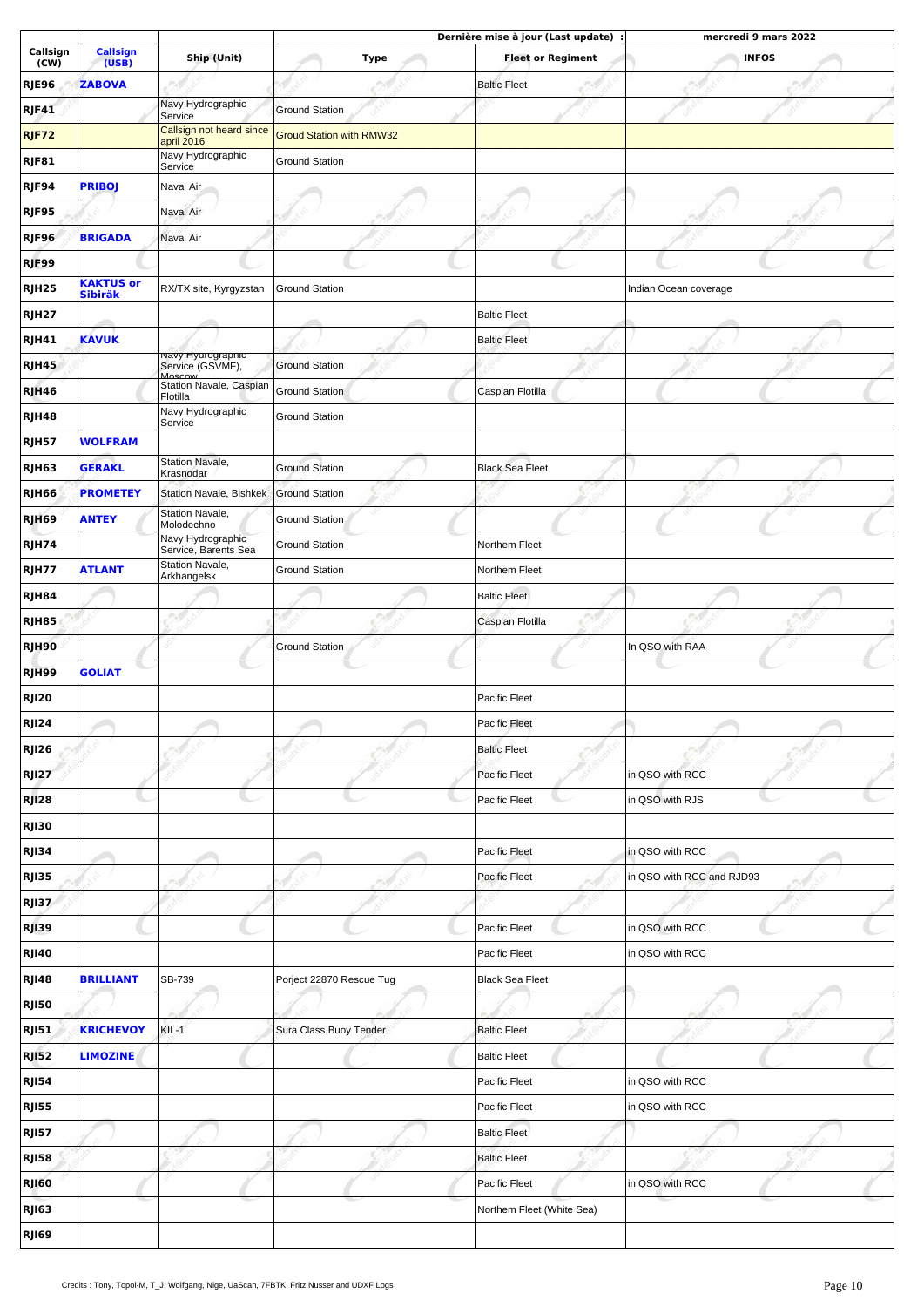|                  |                          |                      |                                     | Dernière mise à jour (Last update) : | mercredi 9 mars 2022 |
|------------------|--------------------------|----------------------|-------------------------------------|--------------------------------------|----------------------|
| Callsign<br>(CW) | <b>Callsign</b><br>(USB) | Ship (Unit)          | <b>Type</b>                         | <b>Fleet or Regiment</b>             | <b>INFOS</b>         |
| <b>RJI70</b>     |                          |                      |                                     | Northem Fleet (White Sea)            |                      |
| <b>RJ176</b>     | <b>KRASNIY</b>           |                      |                                     |                                      | in QSO with RJC66    |
| RJ180            |                          |                      |                                     | <b>Pacific Fleet</b>                 | in QSO with RJS      |
| RJI86            |                          |                      |                                     | Northem Fleet (White Sea)            |                      |
| <b>RJ189</b>     |                          |                      |                                     | <b>Baltic Fleet</b>                  | in QSO with RMP      |
| <b>RJ192</b>     |                          |                      |                                     | Northem Fleet (White Sea)            |                      |
| RJI99            |                          |                      |                                     | Pacific Fleet                        | in QSO with RJS      |
| RJL80            |                          |                      |                                     | <b>Baltic Fleet</b>                  |                      |
| RJL96            |                          |                      |                                     | <b>Baltic Fleet</b>                  |                      |
| RJL99            | <b>TURPAN</b>            |                      |                                     | <b>Baltic Fleet</b>                  |                      |
| RJP24            |                          |                      |                                     | <b>Black Sea Fleet</b>               |                      |
| <b>RJP27</b>     |                          |                      |                                     |                                      |                      |
| RJP29            | <b>STRAFA</b>            |                      |                                     | <b>Baltic Fleet</b>                  |                      |
| RJP30            |                          | 'Senezh"             | Yug Class Survey/Research Ship      | Northem Fleet                        |                      |
| RJP32            |                          |                      |                                     | Pacific Fleet                        | in QSO with RJS      |
| RJP34            | <b>VIRKO</b>             |                      |                                     | <b>Baltic Fleet</b>                  | in QSO with RMP      |
|                  |                          |                      |                                     |                                      |                      |
| RJP38            |                          |                      |                                     | <b>Black Sea Fleet</b>               |                      |
| RJP42            |                          |                      |                                     | Pacific Fleet                        | in QSO with RJD93    |
| <b>RJP50</b>     | <b>VESTI</b>             |                      |                                     | Northem Fleet (White Sea)            |                      |
| <b>RJP54</b>     |                          |                      |                                     |                                      |                      |
| RJP56            |                          |                      |                                     | Northem Fleet                        |                      |
| RJP58            |                          |                      |                                     | Northem Fleet (White Sea)            | in QSO with RJD56    |
| RJP64            |                          |                      |                                     | <b>Black Sea Fleet</b>               |                      |
| RJP68            |                          |                      |                                     |                                      |                      |
| <b>RJP70</b>     |                          |                      |                                     | Northem Fleet (White Sea)            |                      |
| <b>RJP71</b>     |                          |                      |                                     | Northem Fleet (White Sea)            |                      |
| <b>RJP74</b>     |                          |                      |                                     |                                      |                      |
| RJP76            |                          |                      |                                     | Northem Fleet (White Sea)            |                      |
| RJP80            |                          |                      |                                     | Pacific Fleet                        | in QSO with RJS      |
| <b>RJP81</b>     |                          | Polamy Konvoy        | Project 02980 Rescue Tug            | Northem Fleet                        |                      |
| RJP85            |                          |                      |                                     | <b>Baltic Fleet</b>                  | in QSO with RMP      |
| RJP90            |                          |                      |                                     |                                      |                      |
| RJP91            |                          |                      |                                     | <b>Pacific Fleet</b>                 | in QSO with RCC      |
| RJP92            | <b>PATIO</b>             | Vizir                | Yug Class Survey / Research Ship    | Northem Fleet                        |                      |
| RJP96            |                          | Elbrus               | Project 23120 Logistic Support Ship | Northem Fleet                        | in QSO with RIT      |
| RJP98            |                          |                      |                                     | Northem Fleet                        |                      |
| RJP99            |                          | Gorizont             | Yug Class Survey / Research Ship    | Northem Fleet                        | in QSO with RIT      |
| RJQ50            |                          |                      |                                     | Pacific Fleet                        | in QSO with RJD93    |
| RJQ56            |                          | <b>Gregory Titov</b> | Mikhail Rudnitsky Salvage Ship      | Northem Fleet                        |                      |
| RJQ57            |                          |                      |                                     | Pacific Fleet                        | in QSO with RJD93    |
| RJQ63            | <b>PREVOZ</b>            |                      |                                     | <b>Baltic Fleet</b>                  | in QSO with RMP      |
| RJQ67            |                          |                      |                                     | <b>Black Sea Fleet</b>               | in QSO with RCV      |
| RJQ71            | <b>PRENIKO</b>           |                      |                                     | <b>Baltic Fleet</b>                  | in QSO with RMP      |
| RJQ75            |                          |                      |                                     | Pacific Fleet                        | in QSO with RJS      |
| RJQ83            |                          |                      |                                     | Pacific Fleet                        | in QSO with RJS      |
| RJQ84            | <b>VIKHR</b>             | SB-406               | Sliva Class Salvage Tug             | <b>Baltic Fleet</b>                  |                      |
|                  |                          |                      |                                     |                                      |                      |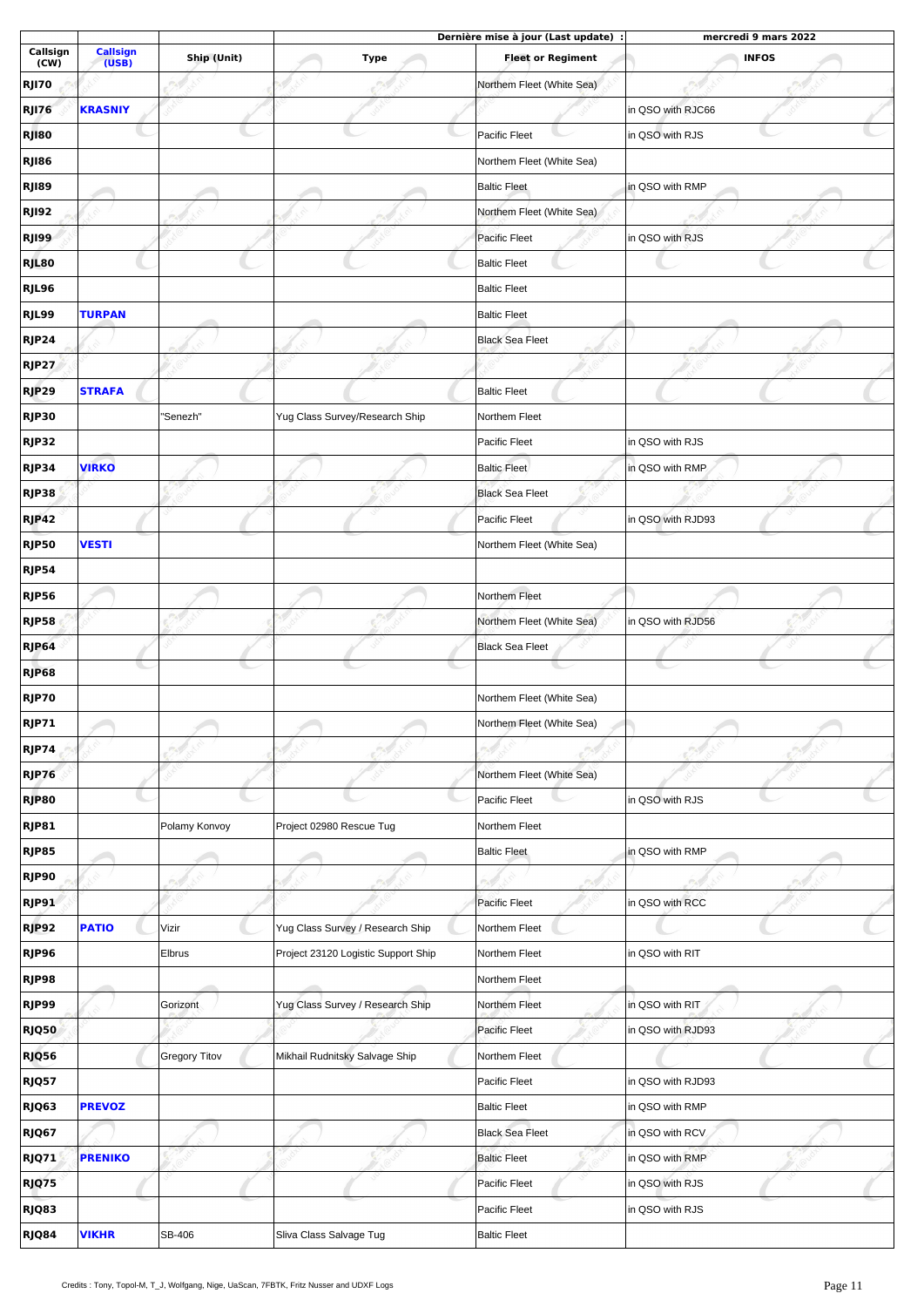|                   |                                   |                                                |                              | Dernière mise à jour (Last update) : | mercredi 9 mars 2022                                      |
|-------------------|-----------------------------------|------------------------------------------------|------------------------------|--------------------------------------|-----------------------------------------------------------|
| Callsign<br>(CW)  | Callsign<br>(USB)                 | Ship (Unit)                                    | <b>Type</b>                  | <b>Fleet or Regiment</b>             | <b>INFOS</b>                                              |
| RJQ86             | <b>AYOUB</b>                      |                                                |                              | <b>Baltic Fleet</b>                  |                                                           |
| RJQ87             | <b>VARAZDIK</b>                   |                                                |                              | <b>Baltic Fleet</b>                  |                                                           |
| RJQ88             | <b>KAZID</b>                      | <b>MB-56</b>                                   | Sorum Class Ocean Tug        | Northem Fleet (White Sea)            | in QSO with RJD56                                         |
| <b>RJQD</b>       |                                   |                                                |                              | Pacific Fleet                        | in QSO with RCC                                           |
| <b>RJS</b>        | <b>GREJDER</b>                    | Russian Navy, Pacific<br>Fleet HQ, Vladivostok | <b>Ground Station</b>        | Pacific Fleet                        |                                                           |
| RJS24             | <b>PROLOG or</b><br><b>YABROW</b> |                                                |                              | <b>Baltic Fleet</b>                  |                                                           |
| RJS42             |                                   |                                                |                              |                                      |                                                           |
| RJS60             | <b>YURIST</b>                     | Pacific Fleet HQ,<br>Vladivostok               | Ground Station               | Pacific Fleet                        |                                                           |
| RJS81             | <b>GAZARIM</b>                    | PM-82                                          | Amur Class Floating Workshop | <b>Baltic Fleet</b>                  |                                                           |
| RJT <sub>22</sub> |                                   | Moskva (121)                                   | Slava Class Missile Cruiser  | <b>Black Sea Fleet</b>               |                                                           |
| RJT32             |                                   |                                                |                              |                                      |                                                           |
| RJT49             |                                   |                                                |                              | Northem Fleet (White Sea)            | in QSO with RIT (Poss ERROR Calling with RJU49)           |
| RJT67             |                                   |                                                |                              | <b>Baltic Fleet</b>                  |                                                           |
| RJU48             |                                   |                                                |                              |                                      |                                                           |
| RJU49             |                                   |                                                |                              | Northem Fleet (White Sea)            | in QSO with RJD99 and QTC from RIT                        |
| <b>RJU50</b>      |                                   |                                                |                              | Pacific Fleet                        | in QSO with RCC                                           |
| <b>RJU55</b>      |                                   |                                                |                              | <b>Baltic Fleet</b>                  |                                                           |
| <b>RJU56</b>      |                                   |                                                |                              |                                      |                                                           |
| <b>RJU57</b>      |                                   |                                                |                              |                                      |                                                           |
| <b>RJU58</b>      |                                   |                                                | <b>Groud Station</b>         | <b>Baltic Fleet</b>                  |                                                           |
| <b>RJU79</b>      |                                   |                                                |                              | Caspian Flotilla                     |                                                           |
| <b>RJV</b>        |                                   |                                                | Collective                   | <b>Black Sea Fleet</b>               | in QTC with RCV                                           |
| RJV33             |                                   |                                                |                              |                                      |                                                           |
| RJV35             |                                   |                                                |                              | <b>Baltic Fleet</b>                  |                                                           |
| RJV39             |                                   |                                                | Collective                   | <b>Baltic Fleet</b>                  |                                                           |
| RJV63             |                                   |                                                | Groud Station with RMW56     |                                      |                                                           |
| <b>RJW</b>        |                                   |                                                | Collective ??                | <b>Baltic Fleet</b>                  | in OTC with RJC66                                         |
| <b>RJX50</b>      |                                   | <b>RCC</b>                                     | Collective                   | Pacific Fleet                        |                                                           |
| <b>RJX56</b>      |                                   |                                                |                              | Pacific Fleet                        |                                                           |
| RJX75             | <b>ABFAL</b>                      |                                                |                              | <b>Baltic Fleet</b>                  | in QSO with RJC66                                         |
| RJY50             |                                   |                                                | Collective                   | Pacific Fleet                        | RCC Send XXX Message: XXX RJY50 98224<br>PASKUDNYJ 0702 K |
| RJY52             |                                   |                                                |                              | Pacific Fleet                        | in QSO with RJD93                                         |
| RJY93             |                                   |                                                |                              | Northem Fleet                        |                                                           |
| RJY94             |                                   |                                                |                              | Pacific Fleet                        | in QSO with RJD97 / RJS                                   |
| RJY95             | <b>KOPURA</b>                     |                                                |                              | <b>Baltic Fleet</b>                  | in QSO with RJC66                                         |
| RJY96             |                                   |                                                |                              | Northem Fleet (White Sea)            |                                                           |
| RJY97             |                                   |                                                |                              | Pacific Fleet                        | in QSO with RJD97                                         |
| RJZ4              |                                   | Navy Hydrographic<br>Service ???               |                              | Pacific Fleet                        |                                                           |
| RKA <sub>2</sub>  |                                   | <b>Ground Station</b>                          | SS de RAL2 Network 3         |                                      |                                                           |
| <b>RKA80</b>      | <b>ZALZA</b>                      |                                                |                              | Pacific Fleet                        |                                                           |
| <b>RKB91</b>      |                                   | Kola                                           | Altay Class Tanker           | <b>Baltic Fleet</b>                  |                                                           |
| <b>RKB92</b>      | <b>RAZOR</b>                      |                                                | Survey/Research Ship?        | <b>Baltic Fleet</b>                  |                                                           |
| <b>RKD</b>        |                                   |                                                |                              |                                      |                                                           |
| <b>RKF82</b>      |                                   |                                                |                              |                                      |                                                           |
| RKH80             | <b>KAPRIARCH</b>                  |                                                |                              | <b>Baltic Fleet</b>                  |                                                           |
| RKH82             |                                   |                                                |                              | Caspian Flotilla                     |                                                           |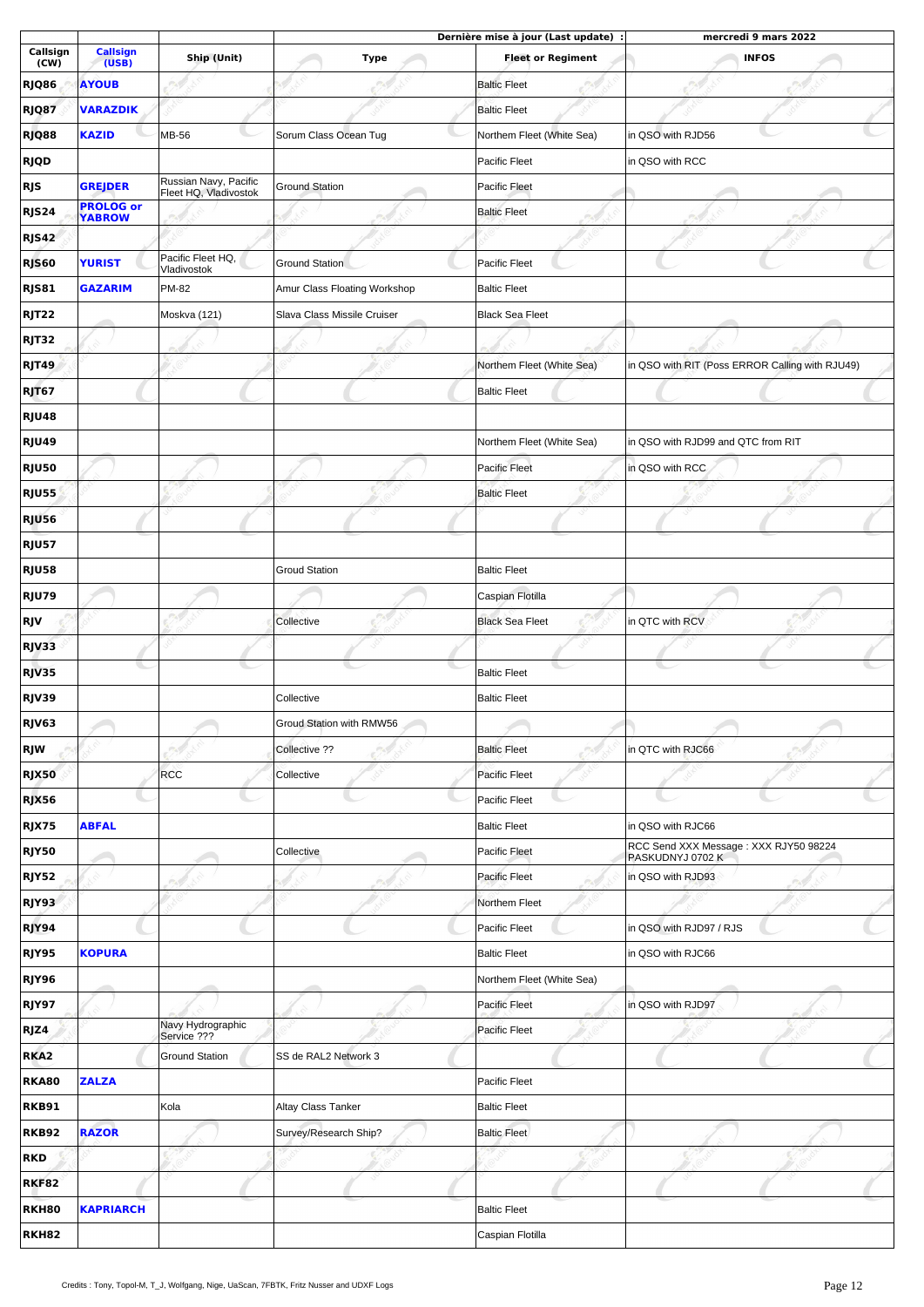|                  |                          |                                                |                                            | Dernière mise à jour (Last update) : | mercredi 9 mars 2022                        |
|------------------|--------------------------|------------------------------------------------|--------------------------------------------|--------------------------------------|---------------------------------------------|
| Callsign<br>(CW) | <b>Callsign</b><br>(USB) | Ship (Unit)                                    | <b>Type</b>                                | <b>Fleet or Regiment</b>             | <b>INFOS</b>                                |
| <b>RKI90</b>     |                          |                                                |                                            | <b>Baltic Fleet</b>                  |                                             |
| <b>RKI96</b>     |                          |                                                |                                            | Pacific Fleet                        | in QSO with RJS                             |
| <b>RKN</b>       |                          | Caspian Fleet HQ,<br>Astrakhan                 | <b>Ground Station</b>                      | Caspian Flotilla                     |                                             |
| <b>RKN64</b>     | <b>TROPA</b>             | Amiral Makarov - 799                           | Admiral Grigorovich Class FFGH             | <b>Black Sea Fleet</b>               |                                             |
| <b>RKN66</b>     |                          |                                                |                                            |                                      |                                             |
| <b>RKO81</b>     | <b>RAPORT</b>            | Lena                                           | Project 577 VTR military tanker/oiler Lena | <b>Baltic Fleet</b>                  |                                             |
| <b>RKO82</b>     |                          |                                                |                                            | <b>Black Sea Fleet</b>               | RCV Calling RKO82 and Send QSS in Broadcast |
| <b>RKP32</b>     |                          | Ilya Muromets                                  | Project 21180 Icebreaker                   | Northem Fleet                        |                                             |
| <b>RKP34</b>     |                          |                                                |                                            |                                      |                                             |
| <b>RKP55</b>     |                          |                                                | Groud Station with RBL88                   |                                      |                                             |
| <b>RKP57</b>     |                          |                                                | Groud Station with RBL88                   |                                      |                                             |
| <b>RKP60</b>     |                          |                                                | Groud Station with RBL88                   |                                      |                                             |
| <b>RKP61</b>     |                          |                                                | Groud Station with RBL88                   |                                      |                                             |
| <b>RKP63</b>     |                          |                                                | Groud Station with RBL88                   |                                      |                                             |
| <b>RKP65</b>     |                          |                                                | Groud Station with RBL88                   |                                      |                                             |
| <b>RKP65</b>     |                          |                                                | Groud Station with RBL88                   |                                      |                                             |
| <b>RKS</b>       |                          | RIT/RCV/RKN                                    | Collective                                 |                                      |                                             |
| <b>RKZ</b>       |                          | <b>Weather Warning</b>                         | Collective                                 |                                      | prob Black Sea Fleet Hydrography Office     |
| <b>RLA88</b>     | <b>INDUKTOR</b>          | Mediterranean<br>Yelnya                        | Altay Class Tanker                         | <b>Baltic Fleet</b>                  |                                             |
| <b>RLA95</b>     |                          |                                                |                                            | Pacific Fleet                        | in QSO with RCC                             |
|                  |                          |                                                |                                            |                                      |                                             |
| <b>RLD50</b>     |                          |                                                |                                            | Pacific Fleet                        | in QSO with RJD93                           |
| <b>RLD62</b>     |                          |                                                |                                            | <b>Pacific Fleet</b>                 | in contact with RJS                         |
| <b>RLD63</b>     | <b>MAMAMIAN</b>          | Ivan Gren                                      | Modified Alligator Class Landing Ship      | Northem Fleet                        |                                             |
| <b>RLD64</b>     | <b>REDUKTSIYA</b>        | Georgiy Pobedonosets                           |                                            | <b>Baltic Fleet</b>                  |                                             |
| RLD69            |                          | (016)                                          | Ropucha Class Amphibious Landing Ship      | <b>Black Sea Fleet</b>               |                                             |
| RLM <sub>2</sub> |                          | <b>Ground Station</b><br>Weather Warning North | SS de RAL2 Network 3                       |                                      |                                             |
| <b>RLO</b>       |                          | Sea                                            | Collective                                 | Northem Fleet                        |                                             |
| <b>RLO2</b>      |                          | <b>Ground Station</b>                          | SS de RAL2 Network 3                       |                                      |                                             |
| <b>RLO49</b>     |                          |                                                | Alligator Class Amphibious Landing Ship    | <b>Black Sea Fleet</b>               |                                             |
| <b>RLO51</b>     |                          |                                                |                                            | Pacific Fleet                        | in OSO with RJD93                           |
| <b>RLP69</b>     |                          |                                                |                                            | Pacific Fleet                        | in QSO with RCC                             |
| <b>RLP76</b>     |                          |                                                |                                            | Pacific Fleet                        | in OSO with RJD93                           |
| <b>RLP81</b>     |                          |                                                |                                            | Caspian Flotilla                     |                                             |
| <b>RLR63</b>     |                          |                                                |                                            | Pacific Fleet                        | in QSO with RJD93                           |
| <b>RLR64</b>     |                          |                                                |                                            | <b>Black Sea Fleet</b>               |                                             |
| <b>RLS92</b>     | <b>OTMUS</b>             |                                                |                                            | <b>Baltic Fleet</b>                  |                                             |
| <b>RLU8</b>      |                          | Naval Station, Tiksi                           |                                            | Northem Fleet                        |                                             |
| <b>RLV50</b>     |                          |                                                |                                            | Pacific Fleet                        | in QSO with RJD93                           |
| <b>RLV51</b>     |                          |                                                |                                            |                                      |                                             |
| <b>RLX92</b>     | <b>PARTIZAN</b>          |                                                |                                            | <b>Baltic Fleet</b>                  |                                             |
| <b>RLY80</b>     |                          |                                                |                                            |                                      |                                             |
| <b>RMAE</b>      |                          |                                                | <b>Groud Station</b>                       | <b>Baltic Fleet</b>                  |                                             |
| <b>RMAM</b>      |                          |                                                |                                            | <b>Baltic Fleet</b>                  | in QSO with RJC66                           |
| <b>RMAV</b>      |                          |                                                |                                            | Pacific Fleet                        |                                             |
| <b>RMAZ</b>      |                          |                                                |                                            | Pacific Fleet                        | in QSO with RJS                             |
| <b>RMB80</b>     | <b>MOTORIYA</b>          |                                                |                                            | <b>Baltic Fleet</b>                  |                                             |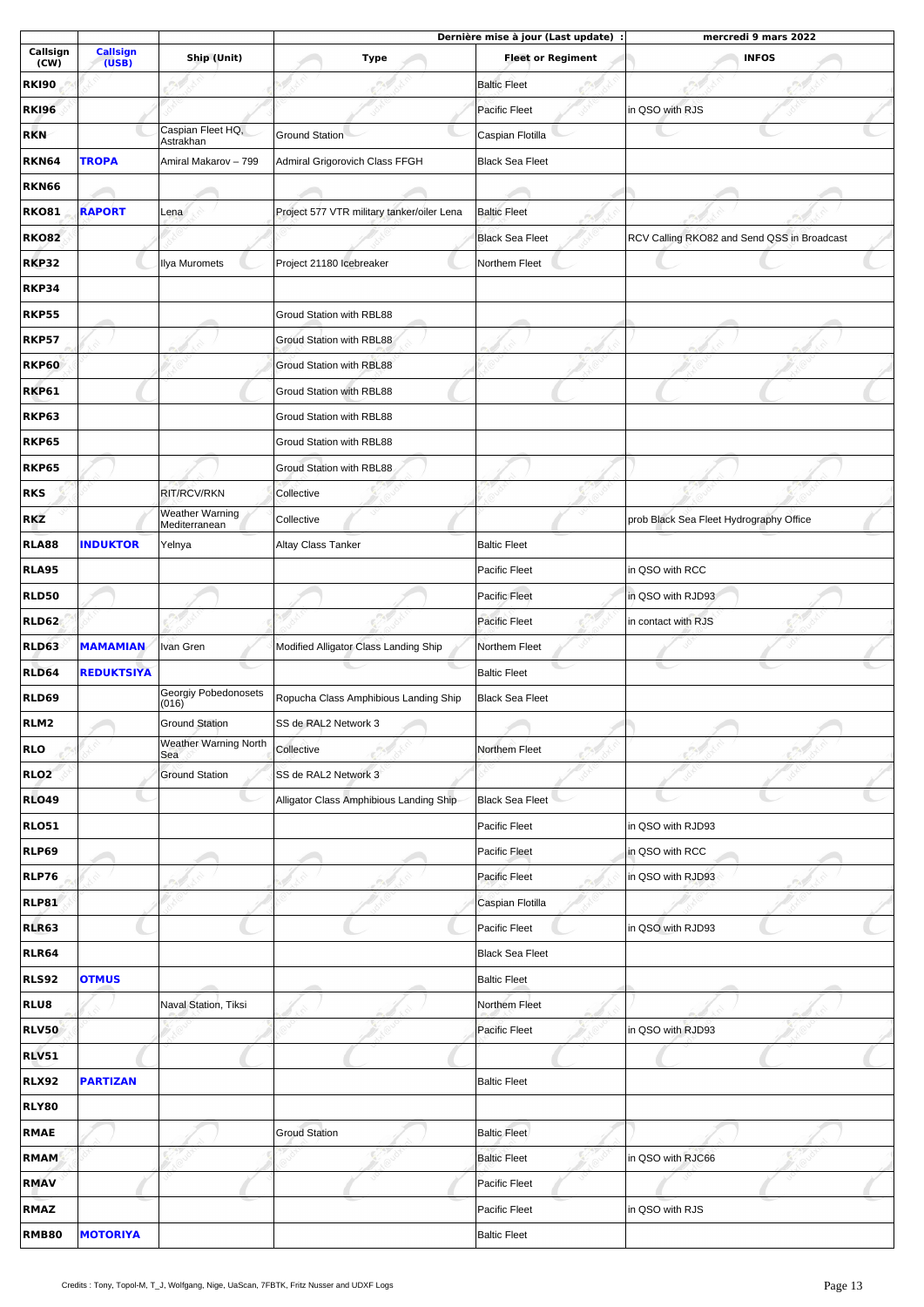|                  |                          |                                            |                                          | Dernière mise à jour (Last update) : | mercredi 9 mars 2022 |  |
|------------------|--------------------------|--------------------------------------------|------------------------------------------|--------------------------------------|----------------------|--|
| Callsign<br>(CW) | <b>Callsign</b><br>(USB) | Ship (Unit)                                | <b>Type</b>                              | <b>Fleet or Regiment</b>             | <b>INFOS</b>         |  |
| <b>RMB81</b>     |                          |                                            |                                          | Northem Fleet (White Sea)            |                      |  |
| <b>RMBB</b>      | <b>ZHAVORONO</b><br>Κ    | Liman - SSV-824                            | Moma Class AGI                           | <b>Black Sea Fleet</b>               |                      |  |
| <b>RMBO</b>      |                          |                                            |                                          | Caspian Flotilla                     |                      |  |
| <b>RMBS</b>      |                          |                                            |                                          |                                      |                      |  |
| <b>RMBV</b>      |                          |                                            |                                          |                                      |                      |  |
| <b>RMC99</b>     | <b>GEOLOG</b>            | Evgeny Khorov (MB-35)                      | Goryn Class Ocean Tug                    | <b>Baltic Fleet</b>                  |                      |  |
| <b>RMCB</b>      | <b>STOR</b>              |                                            |                                          |                                      |                      |  |
| <b>RMCW</b>      |                          | Donuzlav                                   | Yug Class Hydrographic Ship              | <b>Black Sea Fleet</b>               |                      |  |
| <b>RMD99</b>     |                          |                                            | Collzctive callsign with RMW56           |                                      |                      |  |
| <b>RMDB</b>      | <b>PRISTOJ</b>           |                                            |                                          | <b>Baltic Fleet</b>                  | in QSO with RJC66    |  |
| <b>RMDG</b>      |                          |                                            |                                          | <b>Baltic Fleet</b>                  | in QSO with RMAE     |  |
| <b>RMDT</b>      | LARI                     |                                            |                                          | <b>Baltic Fleet</b>                  |                      |  |
| <b>RMDZ</b>      | <b>ZHAKET</b>            |                                            |                                          | <b>Baltic Fleet</b>                  |                      |  |
| <b>RME81</b>     | LADNIK                   | MB-119                                     | Goryn Class Ocean Tug                    | <b>Baltic Fleet</b>                  |                      |  |
| <b>RMED</b>      |                          |                                            |                                          | <b>Baltic Fleet</b>                  |                      |  |
| <b>RMEG</b>      | <b>SERIYO</b>            |                                            |                                          | Pacific Fleet                        |                      |  |
|                  |                          | <b>KIL-25</b>                              | Sura Class Buoy Tender                   | <b>Black Sea Fleet</b>               |                      |  |
| <b>RMEW</b>      |                          |                                            |                                          |                                      |                      |  |
| <b>RMEZ</b>      |                          | RFS SB-123                                 |                                          | <b>Black Sea Fleet</b>               | Traffic with RCV     |  |
| <b>RMFE</b>      |                          | 273544330                                  | Project 02980 Rescue Tug                 | <b>Baltic Fleet</b>                  |                      |  |
| <b>RMFV</b>      |                          |                                            |                                          | Pacific Fleet                        | in QSO with RCC      |  |
| <b>RMG86</b>     |                          |                                            |                                          | <b>Black Sea Fleet</b>               | Traffic with RCV     |  |
| <b>RMGB</b>      | <b>PROZAIK</b>           | Iman                                       | Olekma Class Tanker                      | <b>Black Sea Fleet</b>               |                      |  |
| <b>RMGZ</b>      |                          | Epron                                      | Prut Class Submarine Rescue Ship         | <b>Black Sea Fleet</b>               |                      |  |
| <b>RMHB</b>      |                          |                                            |                                          | <b>Black Sea Fleet</b>               |                      |  |
| <b>RMHV</b>      |                          |                                            | MIRAZH, a corvette of the Nanuchka class | <b>Black Sea Fleet</b>               |                      |  |
| <b>RMHZ</b>      |                          |                                            |                                          | <b>Baltic Fleet</b>                  |                      |  |
| <b>RMI93</b>     |                          | Aleksandr Pushkin                          | Kashtan Class Buoy Tender                | <b>Baltic Fleet</b>                  |                      |  |
| RMIB             |                          |                                            | Hydrographic Ship?                       | <b>Baltic Fleet</b>                  | in QSO with RJC66    |  |
| RMJ99            | <b>VELIKOM</b>           |                                            |                                          | <b>Baltic Fleet</b>                  |                      |  |
| <b>RMJA</b>      | <b>INIESKA</b>           | <b>KIL-158</b>                             | Kashtan Class Buoy Tender                | <b>Black Sea Fleet</b>               |                      |  |
| RMJD             |                          |                                            |                                          | Pacific Fleet                        | in QSO with RJS      |  |
| RMJW             | <b>VETER</b>             |                                            |                                          | <b>Baltic Fleet</b>                  |                      |  |
| RMJZ             |                          | General Callsign for                       |                                          | Northem Fleet (White Sea)            |                      |  |
| <b>RMKG</b>      | <b>GAFEL</b>             | initial call to unid supply<br>chin.       |                                          |                                      |                      |  |
| <b>RMKK</b>      |                          |                                            |                                          |                                      |                      |  |
| <b>RMKV</b>      |                          |                                            |                                          | Pacific Fleet                        | in QSO with RJD97    |  |
| <b>RMKW</b>      |                          |                                            |                                          | <b>Black Sea Fleet</b>               | in QSO with RCV      |  |
| <b>RMLV</b>      |                          |                                            | <b>Groud Station</b>                     | Northem Fleet                        |                      |  |
| <b>RMLZ</b>      |                          |                                            |                                          | Northem Fleet                        |                      |  |
| <b>RMM89</b>     |                          |                                            |                                          |                                      |                      |  |
| <b>RMM91</b>     | <b>MIRAGE</b>            | Yantar                                     | Project 22010 Survey/Research Ship       | <b>Baltic Fleet</b>                  |                      |  |
| RMM93            |                          |                                            |                                          |                                      |                      |  |
| <b>RMMA</b>      |                          | Victor Leonov (SSV-175) Vishnya Class AGIM |                                          | Northem Fleet                        |                      |  |
| <b>RMMO</b>      |                          | General Callsign for                       |                                          | Northem Fleet (White Sea)            |                      |  |
| <b>RMNA</b>      | <b>SAKLYAT</b>           | initial call to unid supply<br>chin.       |                                          |                                      |                      |  |
| <b>RMNN</b>      |                          | Zvezdocha (600)                            | Zvezdochka Class Rescue Tug              | Northem Fleet (White Sea)            |                      |  |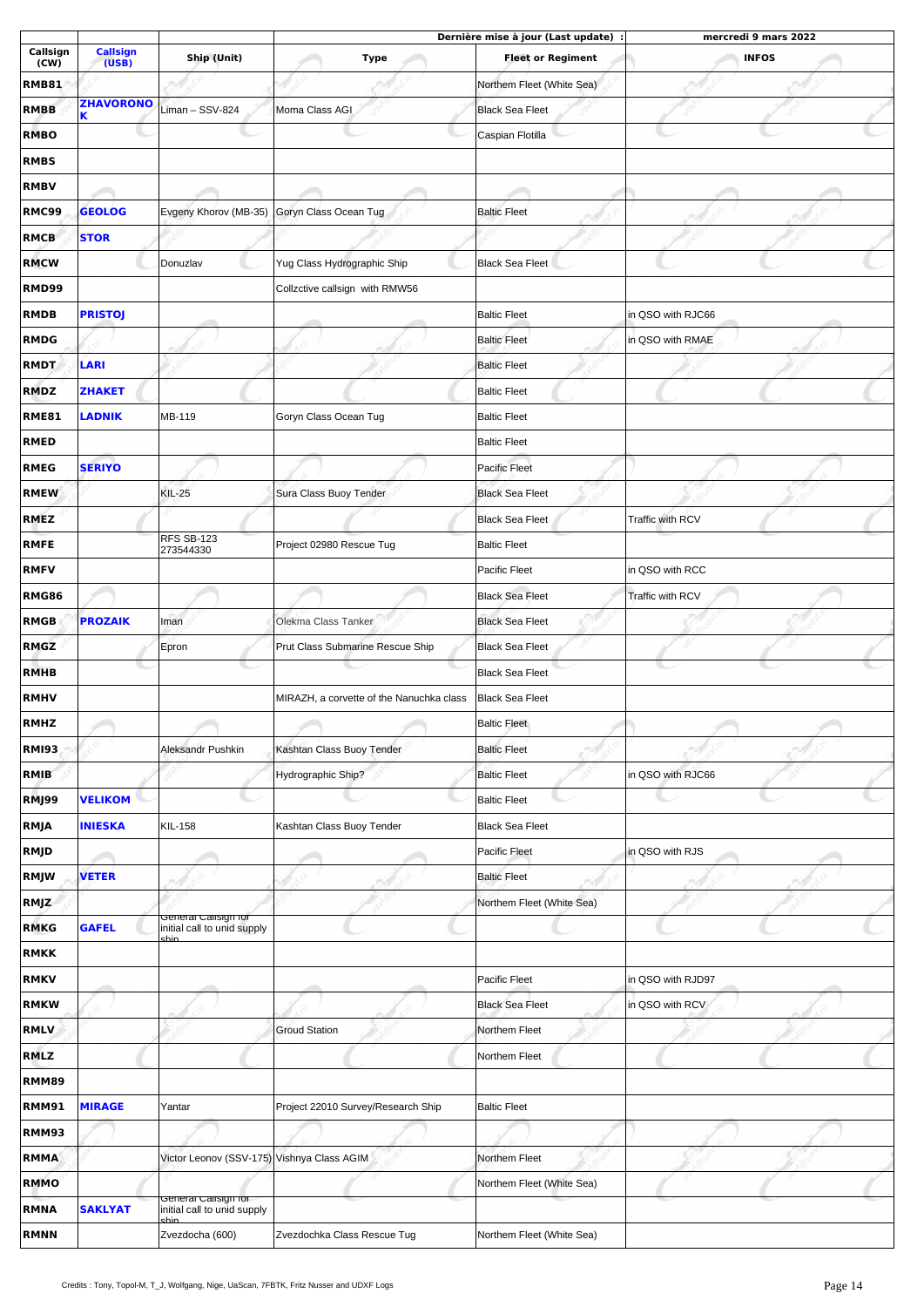|                  |                          |                                                     |                                                           | Dernière mise à jour (Last update) : | mercredi 9 mars 2022                                                        |  |
|------------------|--------------------------|-----------------------------------------------------|-----------------------------------------------------------|--------------------------------------|-----------------------------------------------------------------------------|--|
| Callsign<br>(CW) | <b>Callsign</b><br>(USB) | Ship (Unit)                                         | <b>Type</b>                                               | <b>Fleet or Regiment</b>             | <b>INFOS</b>                                                                |  |
| <b>RMNW</b>      | <b>CHIBRIVA</b>          |                                                     |                                                           | <b>Black Sea Fleet</b>               |                                                                             |  |
| <b>RMOW</b>      |                          |                                                     |                                                           | Pacific Fleet                        | in QSO with RCC                                                             |  |
| <b>RMP</b>       | <b>VESTNIK</b>           | Baltic Fleet HQ,<br>Kaliningrad                     | <b>Ground Station</b>                                     | <b>Baltic Fleet</b>                  |                                                                             |  |
| <b>RMP80</b>     |                          |                                                     |                                                           | Caspian Flotilla                     |                                                                             |  |
| <b>RMP85</b>     | <b>STRAVOY</b>           |                                                     |                                                           | <b>Baltic Fleet</b>                  |                                                                             |  |
| <b>RMPV</b>      |                          | Vasily Tatishchev - SSV                             | Vishnya Class AGIM                                        | <b>Baltic Fleet</b>                  |                                                                             |  |
| <b>RMPZ</b>      |                          | 231                                                 |                                                           | Pacific Fleet                        | in QSO with RCC                                                             |  |
| <b>RMQW</b>      |                          |                                                     | Hydrographic Ship?                                        | <b>Black Sea Fleet</b>               |                                                                             |  |
|                  |                          |                                                     |                                                           |                                      |                                                                             |  |
| RMR71            |                          | Pechenga                                            | Dubna Class Tanker                                        | <b>Pacific Fleet</b>                 |                                                                             |  |
| <b>RMRA</b>      |                          |                                                     |                                                           | Pacific Fleet                        | in QSO with RJC60                                                           |  |
| <b>RMRV</b>      | <b>DEKREMENT</b>         | Smolny $-300$                                       | Smolny Class Training ship                                | <b>Baltic Fleet</b>                  | in QSO with RJC66                                                           |  |
| <b>RMS95</b>     | <b>REDACTOR</b>          |                                                     |                                                           | <b>Baltic Fleet</b>                  |                                                                             |  |
| <b>RMSB</b>      |                          |                                                     |                                                           |                                      |                                                                             |  |
| <b>RMSZ</b>      |                          | Navy Hydrographic<br>Service                        | <b>Ground Station</b>                                     |                                      |                                                                             |  |
| <b>RMT84</b>     | <b>GAREYA</b>            |                                                     |                                                           | <b>Baltic Fleet</b>                  | in QSO with RJC66                                                           |  |
| <b>RMU</b>       |                          | Weather Warning White<br>Sea                        | Collective                                                | Northem Fleet (White Sea)            |                                                                             |  |
| <b>RMU51</b>     |                          | Weather Warning White<br>Sea                        | Collective                                                | <b>Baltic Fleet</b>                  | nuclear-capable ship or 128th Surface Ships Brigade HQ                      |  |
| <b>RMU52</b>     |                          |                                                     |                                                           | <b>Baltic Fleet</b>                  | in QSO with RCV                                                             |  |
| <b>RMU59</b>     |                          |                                                     |                                                           |                                      | in QSO with RIW                                                             |  |
| <b>RMUE</b>      |                          |                                                     |                                                           | Pacific Fleet                        |                                                                             |  |
| <b>RMUV</b>      |                          |                                                     |                                                           | Pacific Fleet                        |                                                                             |  |
| <b>RMUW</b>      |                          | Shakhter (SB-922)                                   | Sliva Class Salvage Tug                                   | <b>Black Sea Fleet</b>               |                                                                             |  |
| <b>RMVV</b>      |                          |                                                     |                                                           | Pacific Fleet                        | in QSO with RJD97                                                           |  |
| RMW <sub>2</sub> |                          | <b>Ground Station</b>                               | SS de RAL2 Network 2                                      |                                      |                                                                             |  |
| RMW32            |                          | Ostn: more active since<br>March 2017               | <b>NCS for RMW Network - New Callsign</b><br><b>RBL88</b> |                                      | Ostns: RABZ: collective callsign; RMW34; RKL91;<br><b>RMW44; RMW46</b>      |  |
| <b>RMW36</b>     |                          | Ostn: more active since<br>March 2017               | <b>Groud Station with RMW46</b>                           |                                      |                                                                             |  |
| <b>RMW44</b>     |                          | Ostn: more active since                             | new callsign RBL91 and RFN68                              |                                      |                                                                             |  |
| RMW46            |                          | March 2017<br>Ostn: more active since<br>March 2017 | <b>NCS for RMW Network</b>                                |                                      | Ostns: RGR49 RGR87 RGR88 RGR89 RGR90 RGR91<br>RGR92 RGR94 RGR95 RGR97 RFH46 |  |
| <b>RMW56</b>     |                          | Ostn: more active since<br>March 2017               | <b>NCS for RMW Network</b>                                |                                      | Ostns: RGT49 - RJV63 - RGT36                                                |  |
| <b>RMW58</b>     |                          | Ostn: more active since<br>March 2017               |                                                           |                                      |                                                                             |  |
| <b>RMW66</b>     |                          | Ostn: more active since<br>March 2017               | NCS for RMW Network - New Callsign<br><b>RGR99</b>        |                                      | Ostns: RGT49 - RJV63 - RGT36                                                |  |
| <b>RMWG</b>      |                          |                                                     |                                                           |                                      |                                                                             |  |
| <b>RMWT</b>      | <b>DAWLENIE</b>          |                                                     | Survey/Rechearch?                                         | Northem Fleet                        |                                                                             |  |
| <b>RMWZ</b>      | <b>PEREKOP</b>           |                                                     |                                                           | <b>Baltic Fleet</b>                  |                                                                             |  |
| <b>RMX59</b>     |                          |                                                     |                                                           | Northem Fleet (White Sea)            |                                                                             |  |
| <b>RMX62</b>     |                          |                                                     | Class Survey/Research Ship                                | <b>Baltic Fleet</b>                  |                                                                             |  |
| <b>RMXA</b>      |                          |                                                     |                                                           | <b>Baltic Fleet</b>                  |                                                                             |  |
| <b>RMXI</b>      |                          |                                                     |                                                           | Northem Fleet                        |                                                                             |  |
| <b>RMXV</b>      |                          |                                                     |                                                           |                                      |                                                                             |  |
| <b>RMXY</b>      |                          |                                                     |                                                           |                                      |                                                                             |  |
| <b>RMXZ</b>      |                          |                                                     |                                                           | <b>Black Sea Fleet</b>               |                                                                             |  |
| <b>RMY99</b>     |                          |                                                     |                                                           |                                      |                                                                             |  |